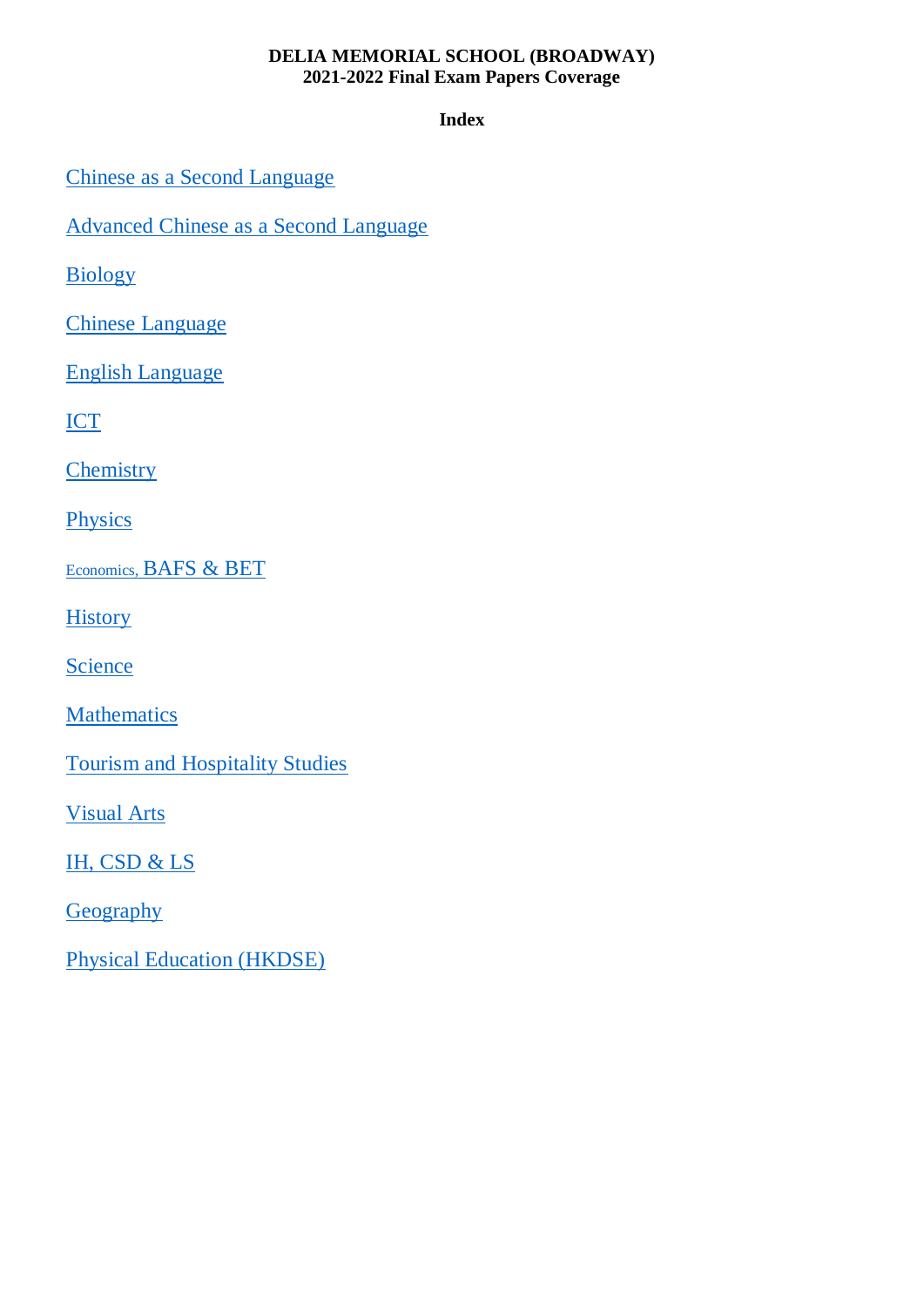## <span id="page-1-0"></span>Subject: Chinese as a Second Language

| Subjects and<br>Papers            | $\%$ | Duration                       | Coverage                  |
|-----------------------------------|------|--------------------------------|---------------------------|
| Paper 1 (Listening)               | 25%  | 30 mins                        | Units 1-4 & Unit 5 Ch 1   |
| Paper 2<br>(Reading &<br>Writing) | 50%  | $1 \text{ hr} 20 \text{ mins}$ | Units $1-4 &$ Unit 5 Ch 1 |
| Paper 3 (Speaking)                | 25%  | $5-6$ mins 30 secs             | Units 1-4 & Unit 5 Ch 1   |

### Duration of S1 Examination Papers, Exam Paper Weightings & Coverage:

## Duration of S2 Examination Papers, Exam Paper Weightings & Coverage:

| Subjects and<br>Papers            | $\frac{0}{0}$ | Duration                        | Coverage                                                     |
|-----------------------------------|---------------|---------------------------------|--------------------------------------------------------------|
| Paper 1 (Listening)               | 25%           | 30 mins                         | Units 5-8 & Unit 9 Ch 1                                      |
| Paper 2<br>(Reading &<br>Writing) | 50%           | $1 \text{ hr } 45 \text{ mins}$ | Units $5-8 \&$ Unit $9 \text{ Ch } 1$                        |
| Paper 3 (Speaking)                | 25%           | $8-10$ mins                     | Units 5-8 & Unit 9 Ch 1 (including Units 1-4 in<br>Speaking) |

| Subjects and<br><b>Papers</b>                   | $\%$ | <b>Duration</b>                 | Coverage                                                                                                                                                                                |
|-------------------------------------------------|------|---------------------------------|-----------------------------------------------------------------------------------------------------------------------------------------------------------------------------------------|
| Paper 1 (Listening)                             | 25%  | $35 \text{ mins}$               | IGCSE Vocabulary, Units 10-13 & "Life in the<br>Town and Rural Life", Supplementary Study<br>Materials (Units 1-3)                                                                      |
| Paper <sub>2</sub><br>(Reading $\&$<br>Writing) | 50%  | $1 \text{ hr } 45 \text{ mins}$ | IGCSE Vocabulary, Units 10-13 & "Life in the<br>Town and Rural Life", Supplementary Study<br>Materials (Units 1-3)<br>***Writing topics based on the advance<br>information from IGCSE. |
| Paper 3 (Speaking)                              | 25%  | $8-10$ mins                     | IGCSE Vocabulary, Units 10-13 & "Life in the<br>Town and Rural Life", Supplementary Study<br>Materials (Units 1-3)                                                                      |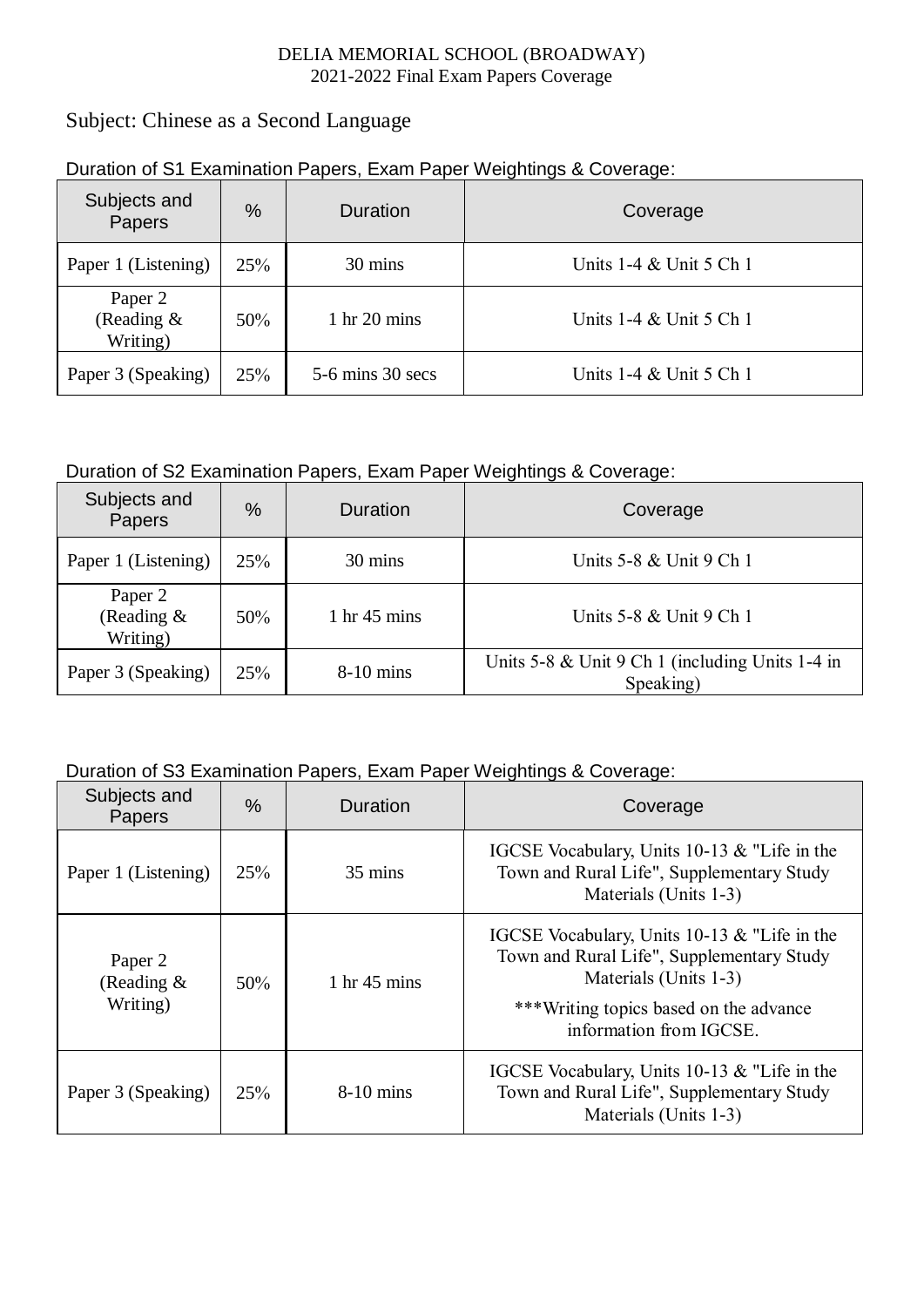|--|

| <b>Subjects and</b><br><b>Papers</b> | $\frac{0}{0}$ | <b>Duration</b>        | Coverage                                                                                                                                                                 |
|--------------------------------------|---------------|------------------------|--------------------------------------------------------------------------------------------------------------------------------------------------------------------------|
| Paper 1 (Listening<br>$&$ Reading)   | 40%           | 2 hrs                  | "Changes in Contemporary Chinese Society -<br>Family & Education and the World of Work" &<br>"Chinese Culture – Traditions & Cultural"<br>Activities"                    |
| Paper 2 (Writing)                    | 30%           | 1 hr $20 \text{ mins}$ | "Hui-an Hostel", "Changes in Contemporary<br>Chinese Society – Family & Education and the<br>World of Work" $&$ "Chinese Culture – Traditions"<br>& Cultural Activities" |
| Paper 3 (Speaking)                   | 30%           | $11-12$ mins           | "Changes in Contemporary Chinese Society –<br>Family & Education and the World of Work" &<br>"Chinese Culture – Traditions & Cultural"<br>Activities"                    |

# **Duration of S5 Examination Papers, Exam Paper Weightings & Coverage:**

| <b>Subjects and</b><br><b>Papers</b> | %   | <b>Duration</b>  | Coverage                                                                                                                                                                                                                                                                                                                                                                                           |
|--------------------------------------|-----|------------------|----------------------------------------------------------------------------------------------------------------------------------------------------------------------------------------------------------------------------------------------------------------------------------------------------------------------------------------------------------------------------------------------------|
| Paper 1 (Listening<br>$&$ Reading)   | 40% | 2 hrs            | "Changes in Contemporary Chinese Society -<br>Family & Education and the World of Work",<br>"Chinese Culture – Traditions & Cultural<br>Activities", "The Evolving Chinese Community –<br>Communications and Technology & Economy and<br>Environment" & "The Impact of China's 1978<br>Reforms - Reforms & China-United Kingdom<br>Relations"                                                      |
| Paper 2 (Writing)                    | 30% | 2 hrs<br>10 mins | "Father's Flowers Have Fallen", "The Way We<br>Are", "Changes in Contemporary Chinese Society<br>- Family & Education and the World of Work",<br>"Chinese Culture – Traditions & Cultural<br>Activities", "The Evolving Chinese Community -<br>Communications and Technology & Economy and<br>Environment" & "The Impact of China's 1978<br>Reforms - Reforms & China-United Kingdom<br>Relations" |
| Paper 3 (Speaking)                   | 30% | $21-23$ mins     | "Changes in Contemporary Chinese Society -<br>Family & Education and the World of Work",<br>"Chinese Culture – Traditions & Cultural<br>Activities", "The Evolving Chinese Community –<br>Communications and Technology & Economy and<br>Environment" & "The Impact of China's 1978<br>Reforms - Reforms & China-United Kingdom<br>Relations"                                                      |

\*\*\*Questions based on the topics listed in the advance information from GCE AL.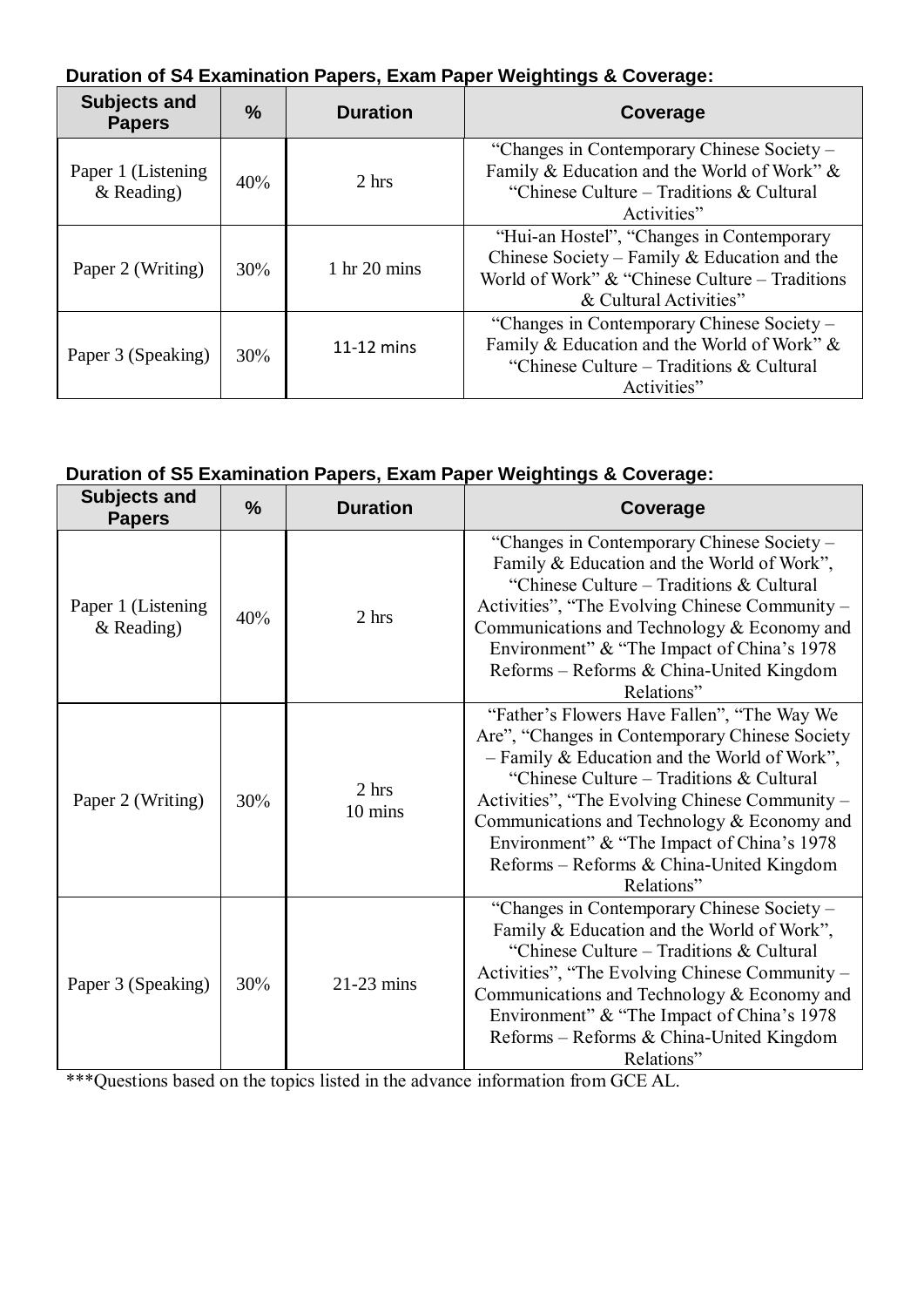# <span id="page-3-0"></span>**Subject: Advanced Chinese as a Second Language**

| <b>Subjects and</b><br><b>Papers</b> | $\%$ | <b>Duration</b>                | Coverage    |
|--------------------------------------|------|--------------------------------|-------------|
| Paper 1 (Listening)                  | 25%  | 30 mins                        | Units $1-2$ |
| Paper 2<br>(Reading $\&$<br>Writing) | 50%  | $1 \text{ hr} 20 \text{ mins}$ | Units $1-2$ |
| Paper 3 (Speaking)                   | 25%  | 13 mins                        | Units $1-2$ |

## **Duration of S1 Examination Papers, Exam Paper Weightings & Coverage:**

## **Duration of S2 Examination Papers, Exam Paper Weightings & Coverage:**

| <b>Subjects and</b><br><b>Papers</b> | $\%$ | <b>Duration</b>                 | Coverage  |
|--------------------------------------|------|---------------------------------|-----------|
| Paper 1 (Listening)                  | 25%  | 30 mins                         | Units 3-4 |
| Paper 2 (Reading<br>$&$ Writing)     | 50%  | $1 \text{ hr } 45 \text{ mins}$ | Units 3-4 |
| Paper 3 (Speaking)                   | 25%  | 13 mins                         | Units 3-4 |

## **Duration of S3 Examination Papers, Exam Paper Weightings & Coverage:**

| <b>Subjects and</b><br><b>Papers</b> | $\frac{0}{0}$ | <b>Duration</b>        | Coverage                                                                         |
|--------------------------------------|---------------|------------------------|----------------------------------------------------------------------------------|
| Paper 1 (Listening)                  | 25%           | $35 \text{ mins}$      | Units $5-6$                                                                      |
| Paper 2 (Reading<br>$&$ Writing)     | 50%           | 1 hr $45 \text{ mins}$ | Units $5-6$                                                                      |
| Paper 3 (Speaking)                   | 25%           | $8-10$ mins            | Units 5-6, IGCSE Vocabulary, Units 10-13 & "Life"<br>in the Town and Rural Life" |

| <b>Subjects and</b><br><b>Papers</b> | $\frac{0}{0}$ | <b>Duration</b>        | Coverage                                                                                                                                                              |
|--------------------------------------|---------------|------------------------|-----------------------------------------------------------------------------------------------------------------------------------------------------------------------|
| Paper 1 (Listening<br>$&$ Reading)   | 40%           | 2 <sub>hr</sub>        | "Changes in Contemporary Chinese Society -<br>Family & Education and the World of Work" &<br>"Chinese Culture – Traditions & Cultural"<br>Activities"                 |
| Paper 2 (Writing                     | 30%           | 1 hr $20 \text{ mins}$ | "Hui-an Hostel", "Changes in Contemporary<br>Chinese Society – Family & Education and the<br>World of Work" & "Chinese Culture – Traditions &<br>Cultural Activities" |
| Paper 3(Speaking)                    | 30%           | $11-12$ mins           | "Changes in Contemporary Chinese Society –<br>Family & Education and the World of Work" &<br>"Chinese Culture – Traditions & Cultural"<br>Activities"                 |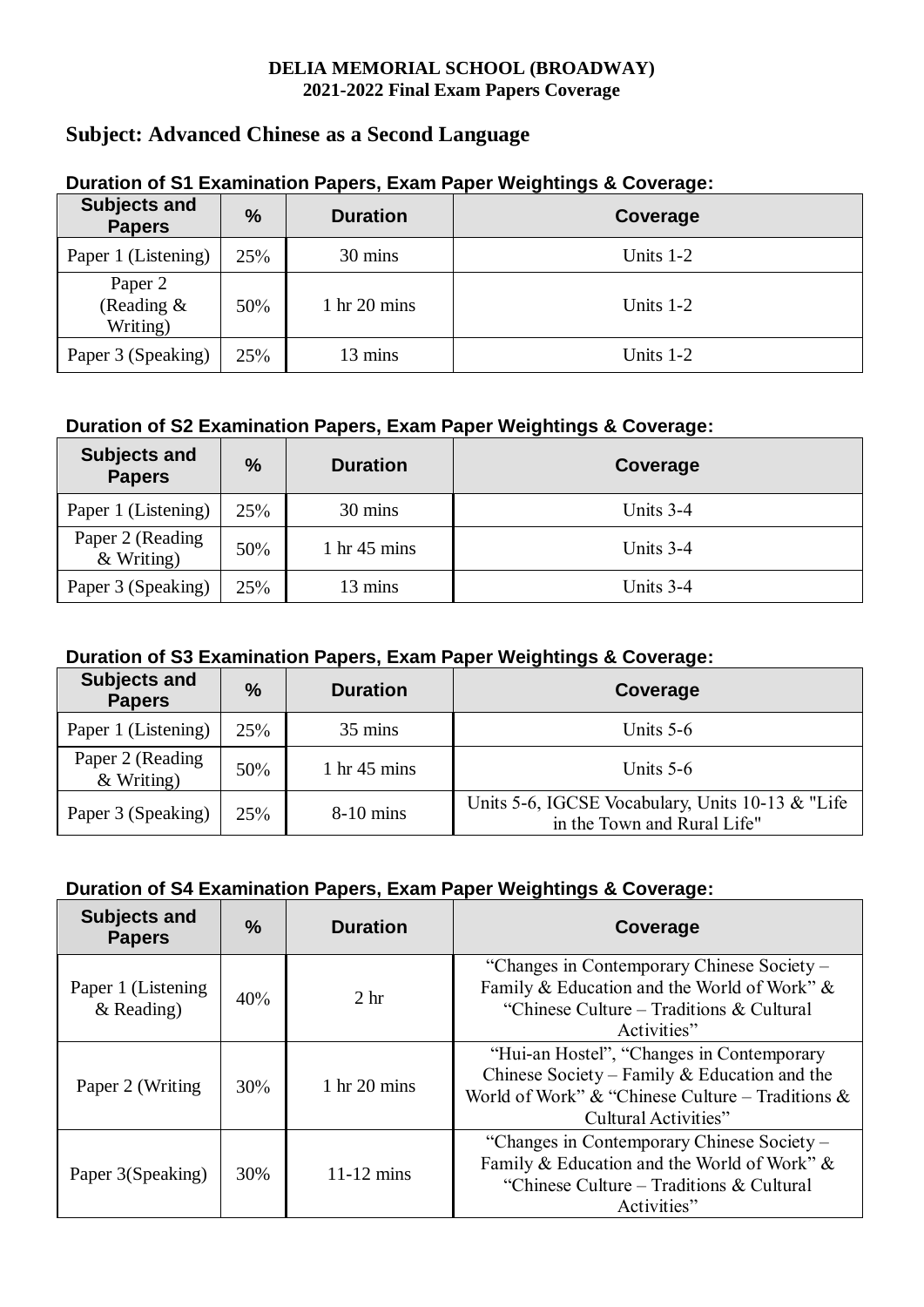| <b>Subjects and</b><br><b>Papers</b> | $\frac{9}{6}$ | <b>Duration</b>   | Coverage                                                                                                                                                                                                                                                                                                                                                                                           |
|--------------------------------------|---------------|-------------------|----------------------------------------------------------------------------------------------------------------------------------------------------------------------------------------------------------------------------------------------------------------------------------------------------------------------------------------------------------------------------------------------------|
| Paper 1 (Listening<br>$&$ Reading)   | 40%           | 2 hrs             | "Changes in Contemporary Chinese Society -<br>Family & Education and the World of Work",<br>"Chinese Culture – Traditions & Cultural<br>Activities", "The Evolving Chinese Community -<br>Communications and Technology & Economy and<br>Environment" & "The Impact of China's 1978<br>Reforms – Reforms & China-United Kingdom<br>Relations"                                                      |
| Paper 2 (Writing)                    | 30%           | $2$ hrs $10$ mins | "Father's Flowers Have Fallen", "The Way We<br>Are", "Changes in Contemporary Chinese Society –<br>Family & Education and the World of Work",<br>"Chinese Culture – Traditions & Cultural<br>Activities", "The Evolving Chinese Community –<br>Communications and Technology & Economy and<br>Environment" & "The Impact of China's 1978<br>Reforms - Reforms & China-United Kingdom<br>Relations" |
| Paper 3 (Speaking)                   | 30%           | $21-23$ mins      | "Changes in Contemporary Chinese Society -<br>Family & Education and the World of Work",<br>"Chinese Culture – Traditions & Cultural<br>Activities", "The Evolving Chinese Community –<br>Communications and Technology & Economy and<br>Environment" & "The Impact of China's 1978<br>Reforms - Reforms & China-United Kingdom<br>Relations"                                                      |

# **Duration of S5 Examination Papers, Exam Paper Weightings & Coverage:**

\*\*\*Questions based on the topics listed in the advance information from GCE AL.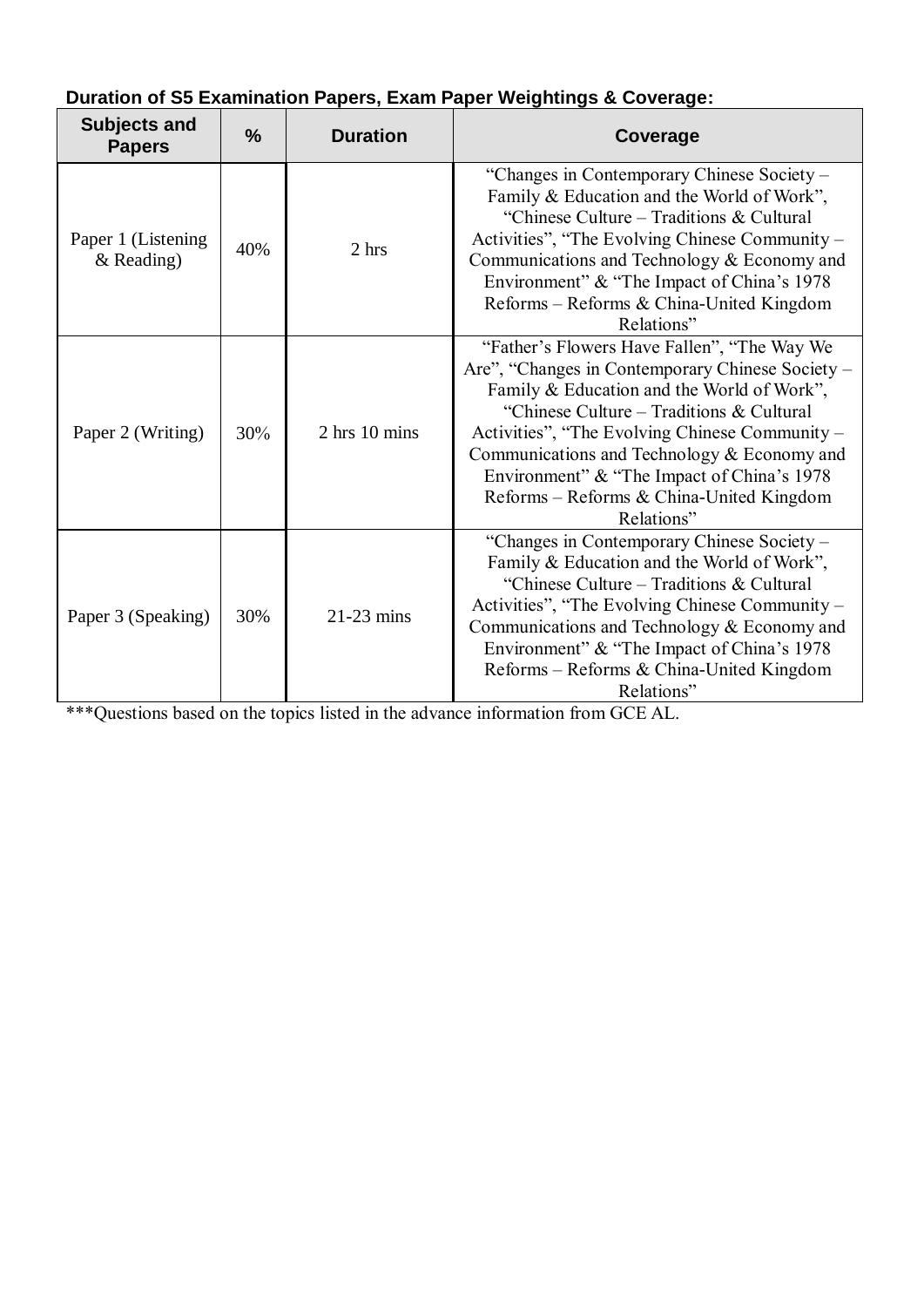# <span id="page-5-0"></span>**Subject: Biology**

#### **Duration of S4 Papers and Coverage:**

| <b>Subjects and Papers</b> | <b>Duration</b>   | Coverage  |  |
|----------------------------|-------------------|-----------|--|
|                            | $l: 1$ hr 30 mins |           |  |
| Biology I & II             | II: 35 mins       | Unit 7-13 |  |

| <b>Subjects and Papers</b> | <b>Duration</b>    | Coverage   |
|----------------------------|--------------------|------------|
| Biology I & II             | $\ln 1$ hr 30 mins | Unit 19-24 |
|                            | II: 35 mins        |            |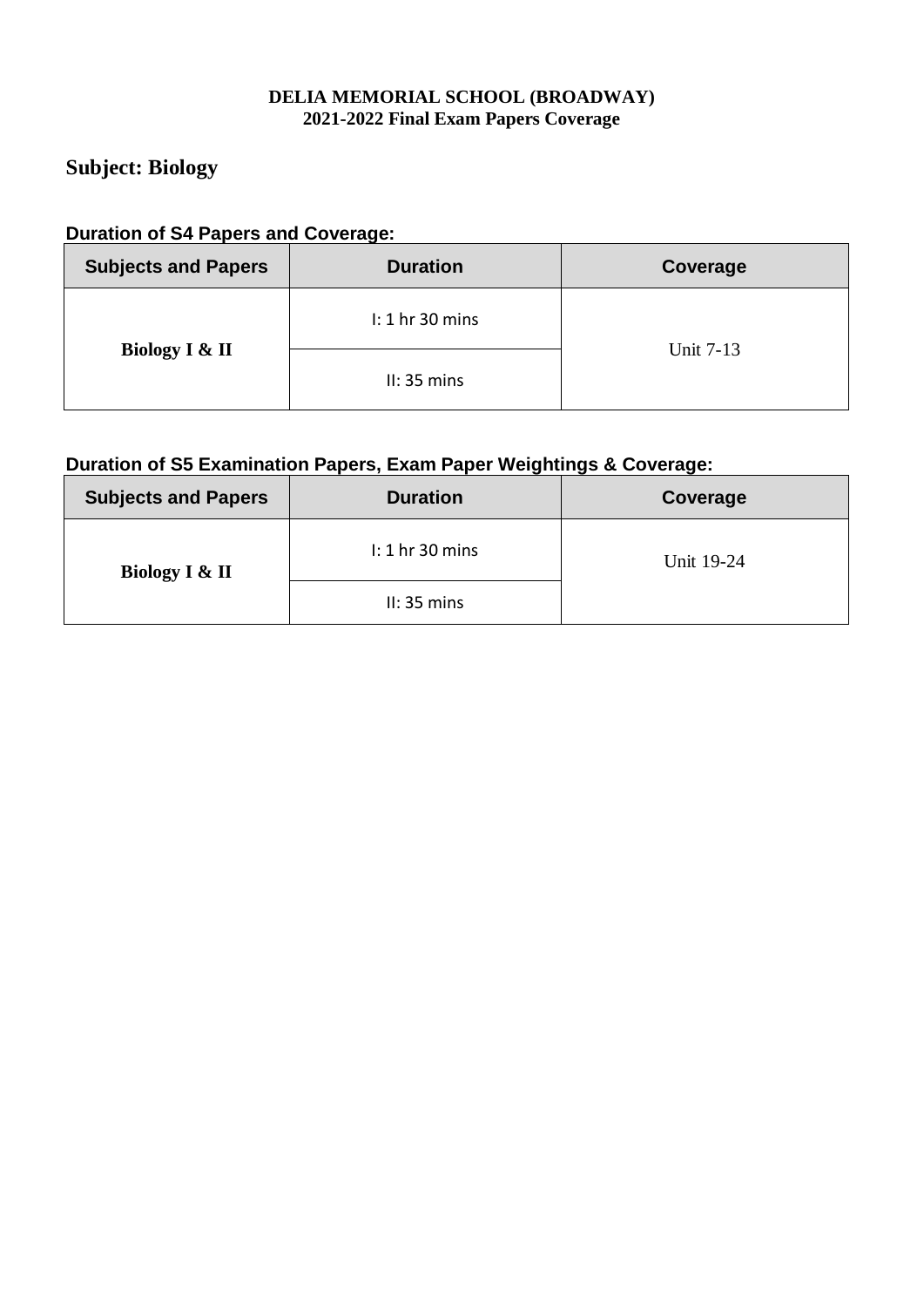# <span id="page-6-0"></span>**Subject: Chinese Language**

| <b>Subjects and</b><br><b>Papers</b> | $\%$ | <b>Duration</b> | Coverage                                                                                          |
|--------------------------------------|------|-----------------|---------------------------------------------------------------------------------------------------|
| 中國語文卷一<br>(閱讀能力)                     | 30%  | 1 <sup>hr</sup> | 閲讀理解、讀本問題及語文運用<br>***讀本:《春望》、《友情傘》、《在風中》、《為學一<br>首示子姪》<br>***語文運用:陳述句、疑問句、祈使句、感嘆句、<br>雙聲、疊韻、疊字、排比 |
| 中國語文卷二<br>(寫作能力)                     | 30%  | 1 <sup>hr</sup> | 長文一篇 (三選一)                                                                                        |
| 中國語文卷三<br>(聆聽能力)                     | 22%  | 25 mins         | 單元七                                                                                               |
| 中國語文卷四<br>(說話能力)                     | 18%  | 20 mins         | 個人短講及小組討論                                                                                         |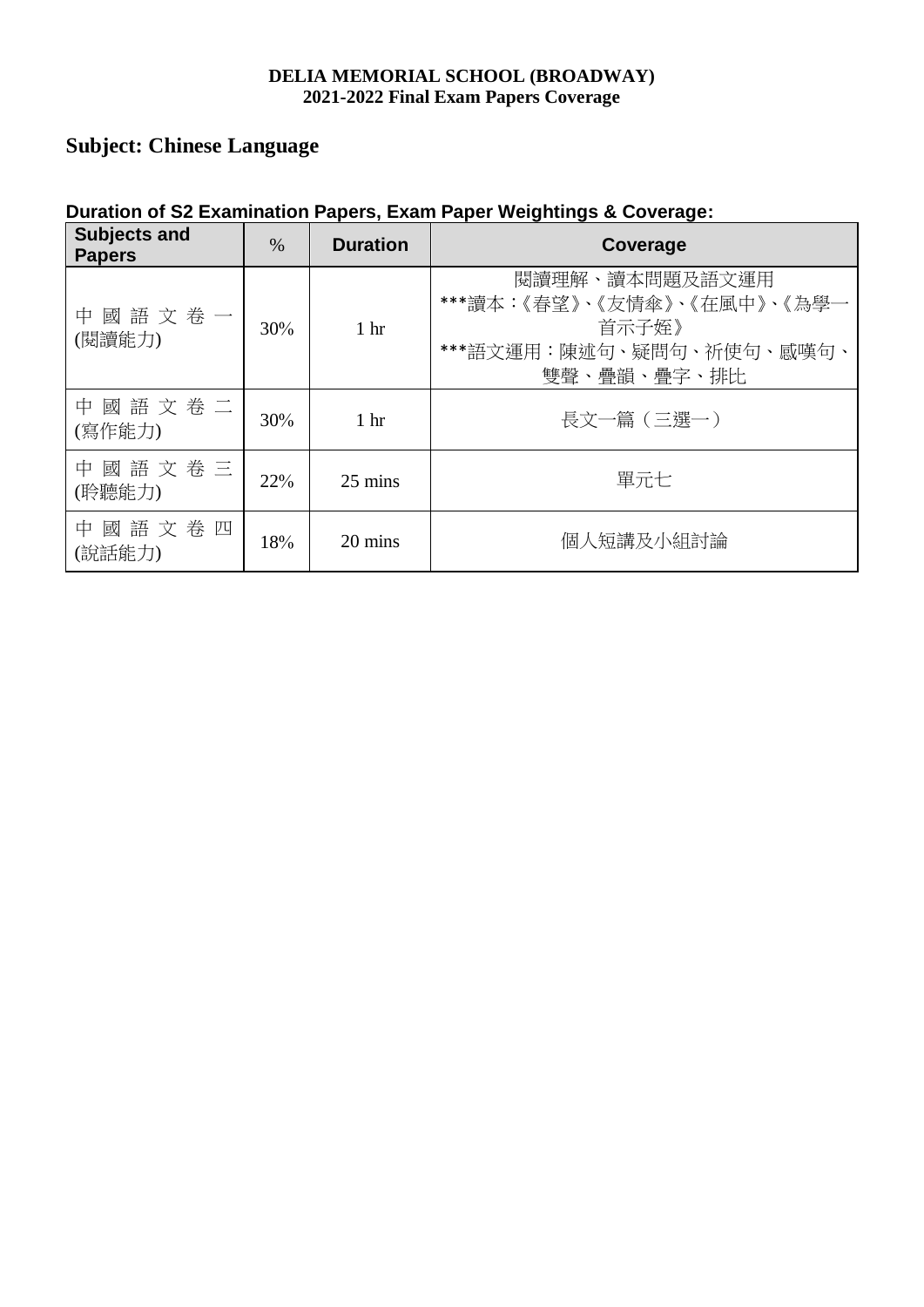## <span id="page-7-0"></span>**Subject: English Language**

| <b>Subjects and</b><br><b>Papers</b> | $\frac{0}{0}$ | <b>Duration</b>                | Coverage                                                                                                                                                                                                  |
|--------------------------------------|---------------|--------------------------------|-----------------------------------------------------------------------------------------------------------------------------------------------------------------------------------------------------------|
| Paper 1 $(G.E.)$                     | 30%           | 1 <sub>hr</sub>                | Grammar:<br>Unit 5 (except "Have for actions")<br>Unit 6 (except "To-infinitives and gerunds")<br>Unit 7 (all)<br>Unit 8 (only "Adverbs of degree")<br>Vocabulary: Unit 5,6 & 8<br>and previous knowledge |
| Paper 2 (Writing)                    | 25%           | 45 mins                        | Unit $1$ – personal profile<br>Unit 4 – personal email<br>Unit $5 -$ food review<br>Unit $6$ – picture story<br>Unit $8$ – speech                                                                         |
| Paper 3 (Listening)                  | 30%           | $1 \text{ hr} 15 \text{ mins}$ | Unit $5 - 8$<br>and previous knowledge                                                                                                                                                                    |
| <b>Paper 4 (Speaking)</b>            | 15%           | 5 mins                         | Unit $5 - 8$<br>and previous knowledge<br>(Group Interaction)                                                                                                                                             |

## **Duration of S1 Examination Papers, Exam Paper Weightings & Coverage:**

| <b>Subjects and</b><br><b>Papers</b> | %   | <b>Duration</b>                | Coverage                                    |
|--------------------------------------|-----|--------------------------------|---------------------------------------------|
| Paper 1 $(G.E.)$                     | 30% | 1 <sub>hr</sub>                | Grammar:                                    |
|                                      |     |                                | Unit $5$ (all)                              |
|                                      |     |                                | Unit 6 (only "Conditional sentences type 0) |
|                                      |     |                                | Unit $7$ (all)                              |
|                                      |     |                                | Vocabulary: Unit 5,6                        |
|                                      |     |                                | and previous knowledge                      |
| Paper 2 (Writing)                    | 25% | 45 mins                        | Unit $8$ – One-sided argumentative essay    |
|                                      |     |                                | <b>Short Story</b>                          |
|                                      |     |                                | Formal letter/email                         |
|                                      |     |                                | Informal letter/email                       |
| Paper 3 (Listening)                  | 30% | $1 \text{ hr} 15 \text{ mins}$ | Unit $5 - 8$                                |
|                                      |     |                                | and previous knowledge                      |
| Paper 4 (Speaking)                   | 15% | 5 mins                         | Unit $5 - 8$                                |
|                                      |     |                                | and previous knowledge                      |
|                                      |     |                                | (Group Interaction)                         |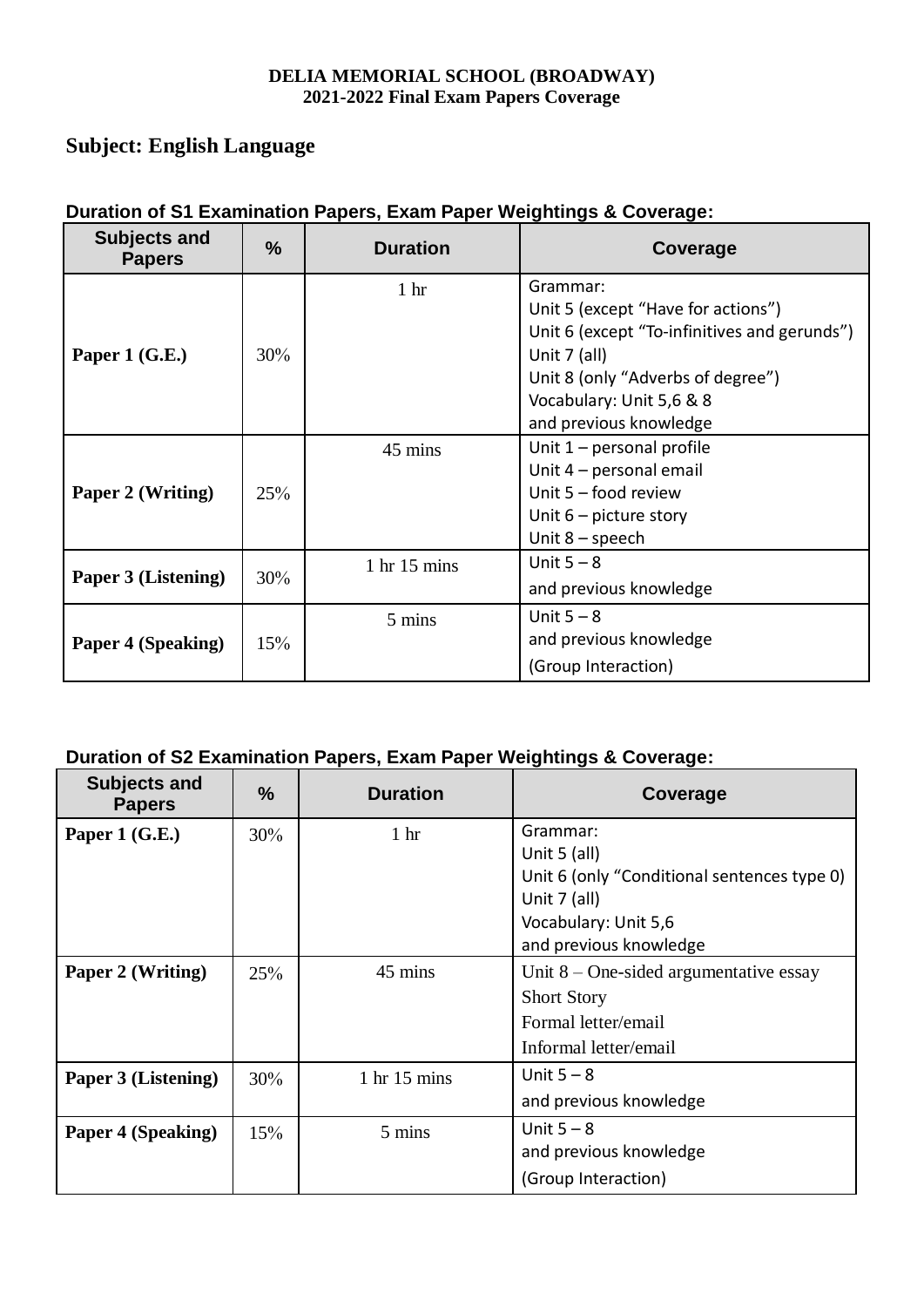| <b>Subjects and</b><br><b>Papers</b> | $\frac{9}{6}$ | <b>Duration</b>                | Coverage                                |
|--------------------------------------|---------------|--------------------------------|-----------------------------------------|
| Paper 1 $(G.E.)$                     | 30%           | $1 \text{ hr} 15 \text{ mins}$ | Grammar:                                |
|                                      |               |                                | Unit 5 (only "Reported Speech")         |
|                                      |               |                                | Unit $6$ (all)                          |
|                                      |               |                                | Unit 7 (all)                            |
|                                      |               |                                | Unit 8 (all)                            |
|                                      |               |                                | Vocabulary: Unit 6 & 7                  |
|                                      |               |                                | and previous knowledge                  |
| Paper 2 (Writing)                    | 25%           | 1 <sub>hr</sub>                | Unit $6$ – Letter of application        |
|                                      |               |                                | Unit $7$ –Two-sided argumentative essay |
|                                      |               |                                | Unit $8$ – Proposal                     |
|                                      |               |                                | Previous knowledge – Short Story        |
| Paper 3 (Listening)                  | 30%           | 1 hr 15 mins                   | Unit $5 - 8$                            |
|                                      |               |                                | and previous knowledge                  |
| <b>Paper 4 (Speaking)</b>            | 15%           | 5 mins                         | Unit $5 - 8$                            |
|                                      |               |                                | and previous knowledge                  |
|                                      |               |                                | (Group Interaction)                     |

**Duration of S3 Examination Papers, Exam Paper Weightings & Coverage:**

# **Duration of S4 Examination Papers, Exam Paper Weightings & Coverage:**

| <b>Subjects and</b><br><b>Papers</b> | %   | <b>Duration</b>                | Coverage   |
|--------------------------------------|-----|--------------------------------|------------|
| Paper 1 (Reading)                    | 25% | $1 \text{ hr} 30 \text{ mins}$ | DSE format |
| Paper 2 (Writing)                    | 25% | 2 hrs                          |            |
| Paper 3 (Listening)                  | 30% | 2 hrs                          |            |
| Paper 4 (Speaking)                   | 20% | 20 mins                        |            |

| <b>Subjects and</b><br><b>Papers</b> | $\frac{9}{6}$ | <b>Duration</b>                | Coverage   |
|--------------------------------------|---------------|--------------------------------|------------|
| Paper 1 (Reading)                    | 25%           | $1 \text{ hr} 30 \text{ mins}$ | DSE format |
| Paper 2 (Writing)                    | 25%           | 2 hrs                          |            |
| Paper 3 (Listening)                  | 30%           | 2 hrs                          |            |
| Paper 4 (Speaking)                   | 20%           | 20 mins                        |            |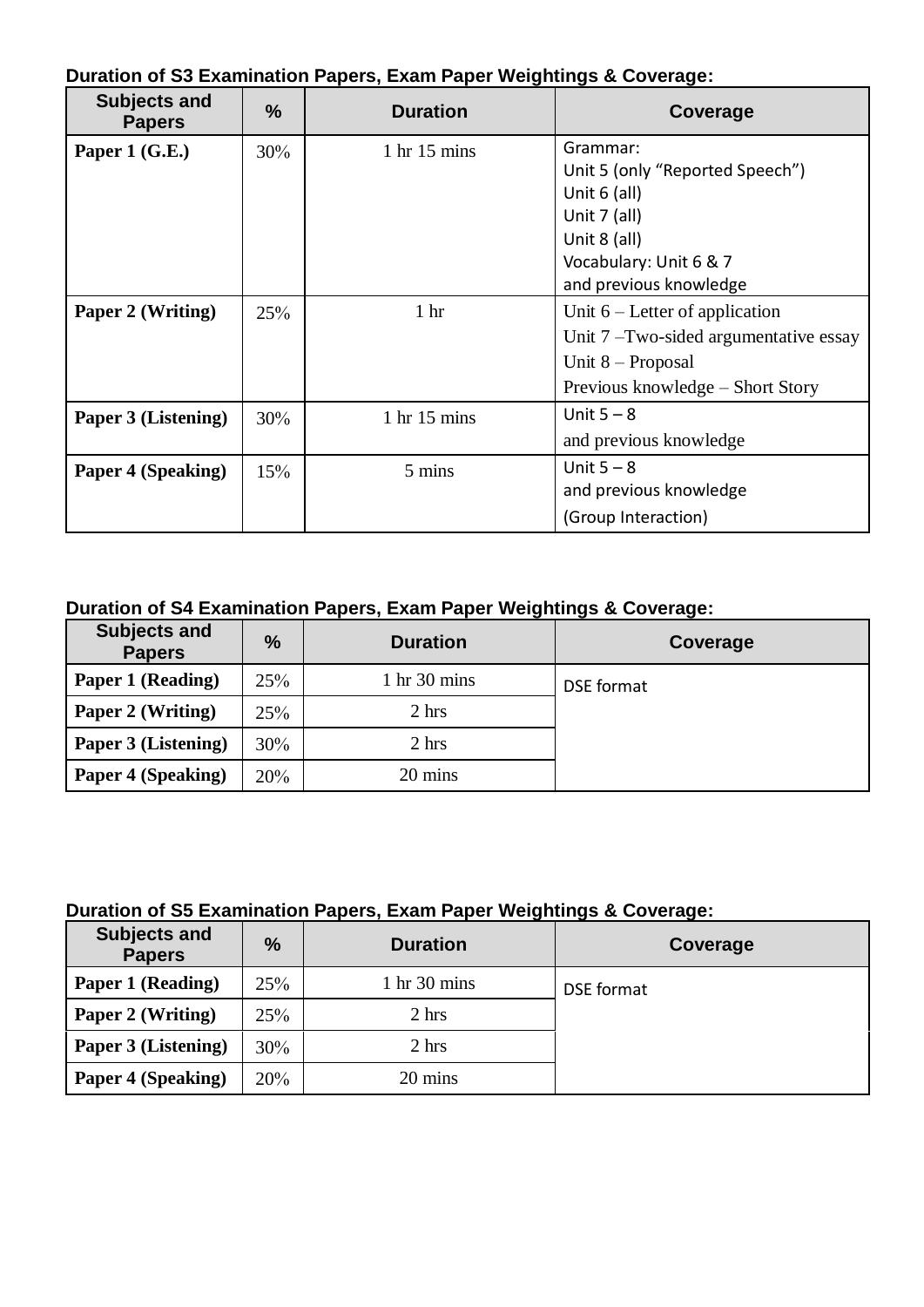## <span id="page-9-0"></span>**Subject: ICT/CL**

### **Duration of S2 Examination Papers, Exam Paper Weightings & Coverage:**

| <b>Subjects and Papers</b> | <b>Duration</b> | <b>Coverage</b> |
|----------------------------|-----------------|-----------------|
|                            | 30 minutes      | Theme C Ch1-Ch7 |

### **Duration of S3 Examination Papers, Exam Paper Weightings & Coverage:**

| <b>Subjects and Papers</b> | <b>Duration</b> | Coverage         |
|----------------------------|-----------------|------------------|
|                            | 30 minutes      | Spreadsheet, SQL |

## **Duration of S4 Examination Papers, Exam Paper Weightings & Coverage:**

| <b>Subjects and Papers</b> | <b>Duration</b> | Coverage                                            |
|----------------------------|-----------------|-----------------------------------------------------|
| ICT                        | 2 hrs           | Core topics: Ch 1 to Ch 10<br>Elective topic: Image |

| <b>Subjects and Papers</b> | <b>Duration</b>                    | Coverage                    |
|----------------------------|------------------------------------|-----------------------------|
| ICT                        | I: $2 \text{ hrs}$                 | Core topics: Ch1 to Ch16    |
|                            | II: $1 \text{ hr} 30 \text{ mins}$ | Elective topics: Multimedia |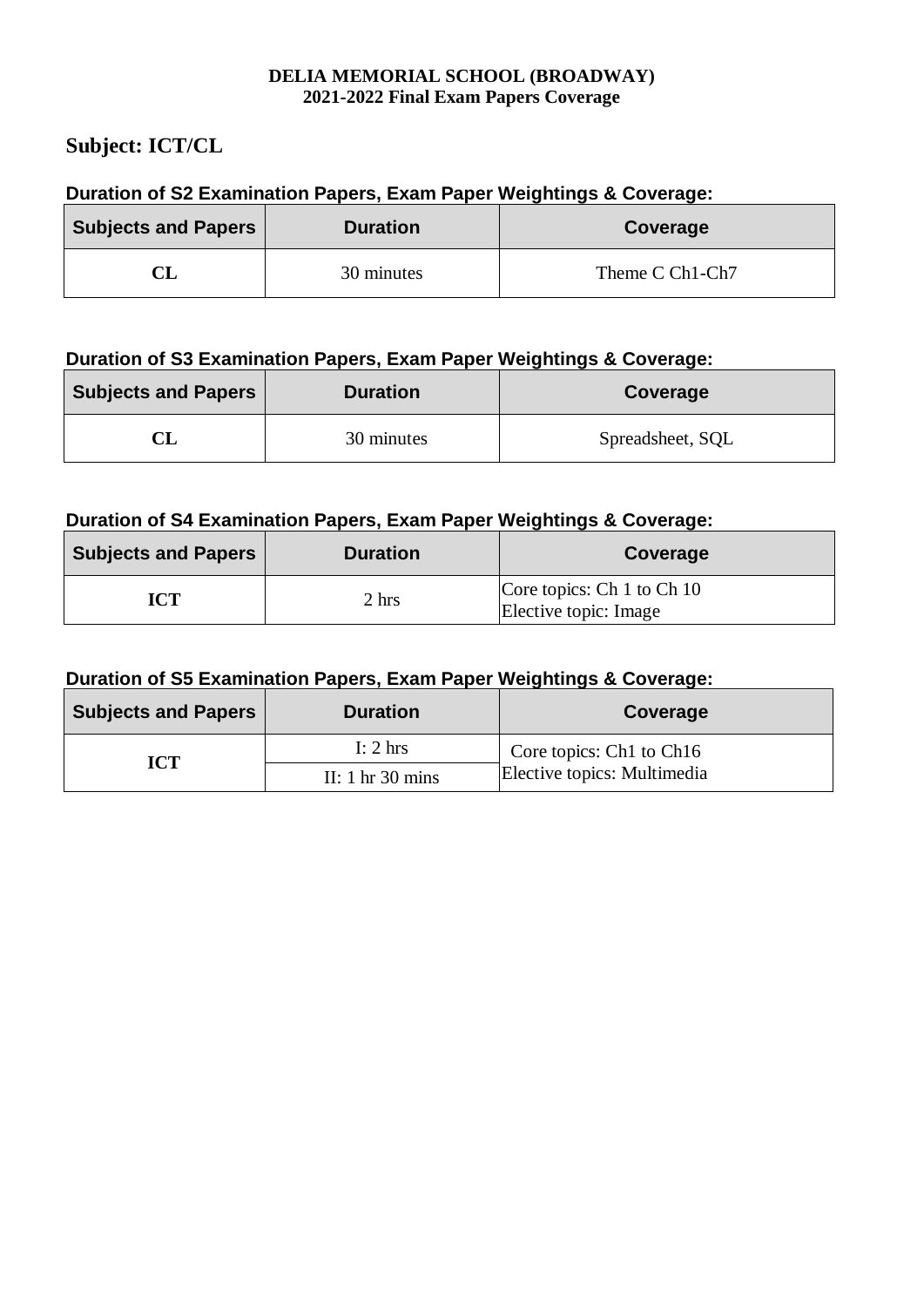# <span id="page-10-0"></span>**Subject: Chemistry**

## **Duration of S4 Examination Papers, Exam Paper Weightings & Coverage:**

| <b>Subjects and Papers</b> | <b>Duration</b>                   | Coverage    |
|----------------------------|-----------------------------------|-------------|
|                            | I: $1 \text{ hr} 30 \text{ mins}$ | Unit 1 - 15 |
| <b>Chemistry</b>           | II: $45 \text{ mins}$             |             |

| <b>Subjects and Papers</b> | <b>Duration</b>                   | Coverage    |
|----------------------------|-----------------------------------|-------------|
| <b>Chemistry</b>           | I: $1 \text{ hr} 30 \text{ mins}$ | Unit 1 - 30 |
|                            | II: $45 \text{ mins}$             |             |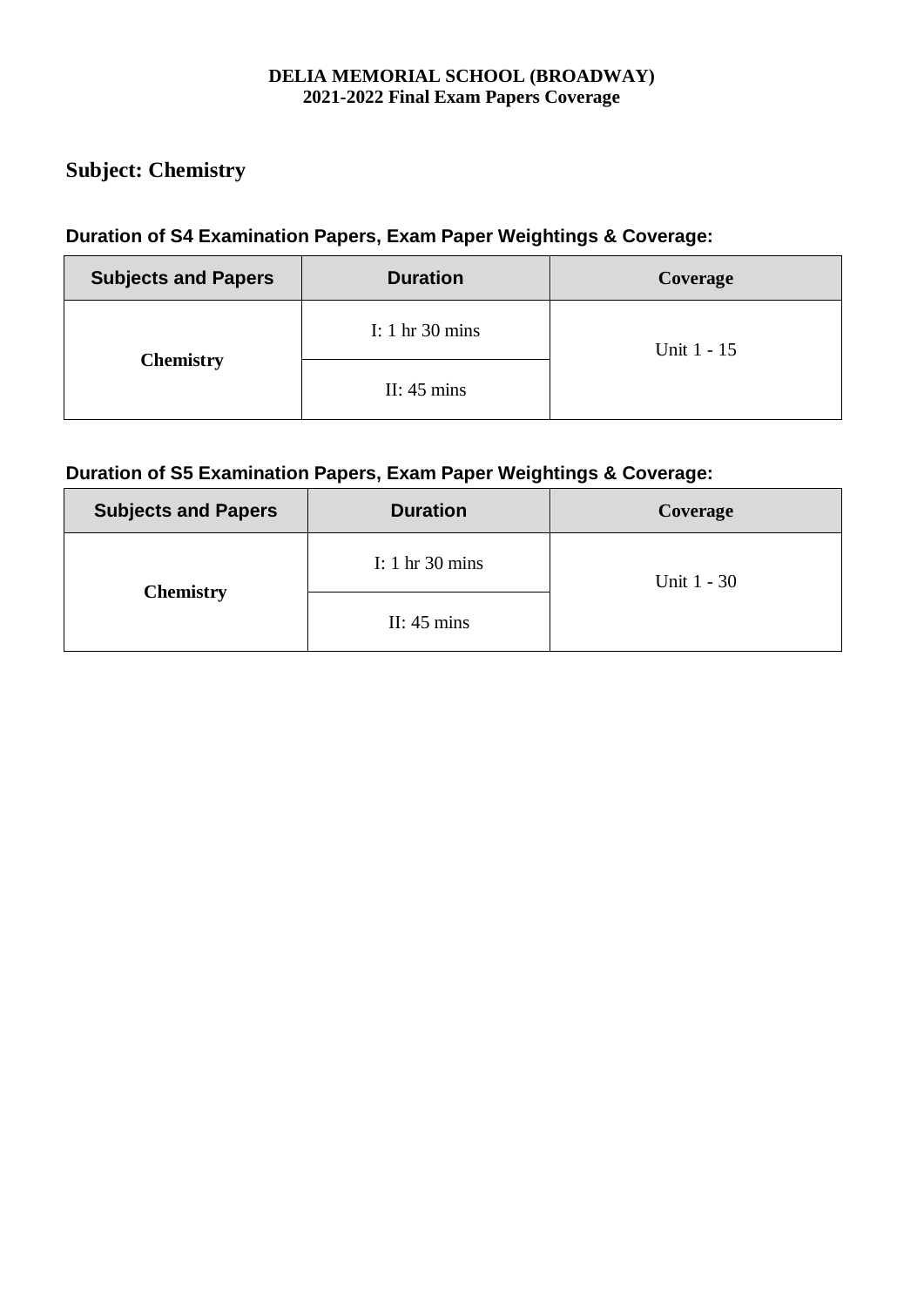## <span id="page-11-0"></span>**Subject: Geography**

# **Duration of S4 Examination Papers, Exam Paper Weightings & Coverage:**

| <b>Subjects and Papers</b> | <b>Duration</b> | Coverage                                                                                 |
|----------------------------|-----------------|------------------------------------------------------------------------------------------|
| <b>Geography</b>           | 2 hrs           | $C1 - \text{Tectonic Hazzard}$<br>$C3$ – Industrial location<br>$C4 - Urban development$ |

| <b>Subjects and Papers</b> | <b>Duration</b>       | Coverage                                                 |
|----------------------------|-----------------------|----------------------------------------------------------|
|                            | I: $2 \text{ hrs}$    | Paper I:                                                 |
| Geography                  | II: $40 \text{ mins}$ | $C3 - Urban development$<br>$C5 - F$ amine<br>$C6 - TRF$ |
|                            |                       | Paper II:<br>$E1 - Dynamic Earth$                        |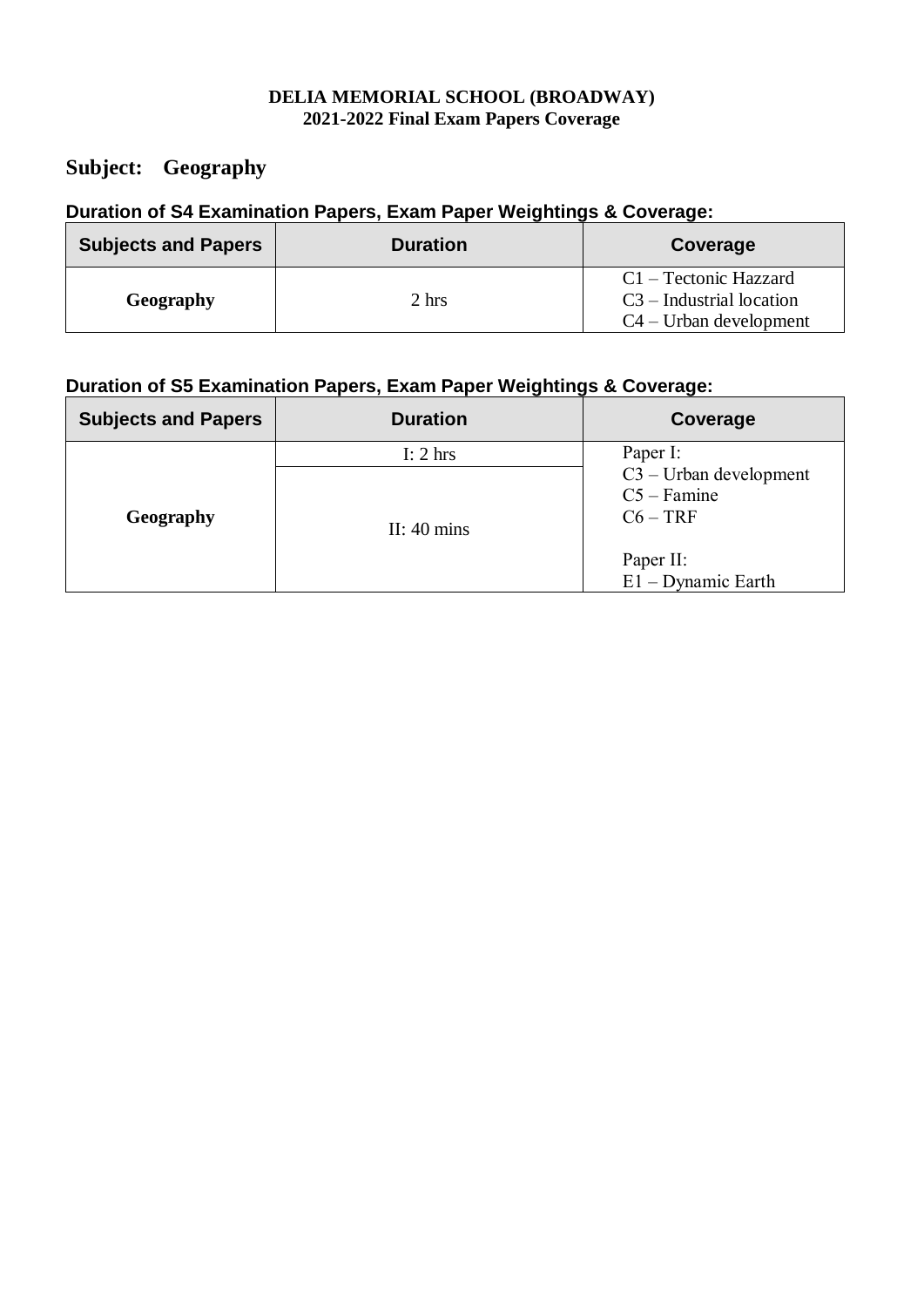# <span id="page-12-0"></span>**Subject: Physics**

#### **Duration of S4 Examination Papers, Exam Paper Weightings & Coverage:**

| <b>Subjects and Papers</b> | <b>Duration</b> | Coverage                                                     |
|----------------------------|-----------------|--------------------------------------------------------------|
| <b>Physics</b>             | 2 hrs           | Book 3A (Chapter1-Chapter3)<br>Book 3B (Chapter 4-Chapter 5) |

| <b>Subjects and Papers</b> | <b>Duration</b> | Coverage                                            |
|----------------------------|-----------------|-----------------------------------------------------|
| <b>Physics</b>             | 2 hrs           | Book 2 (Chapter1 – Chapter10)<br>Book 4 (Chapter 1) |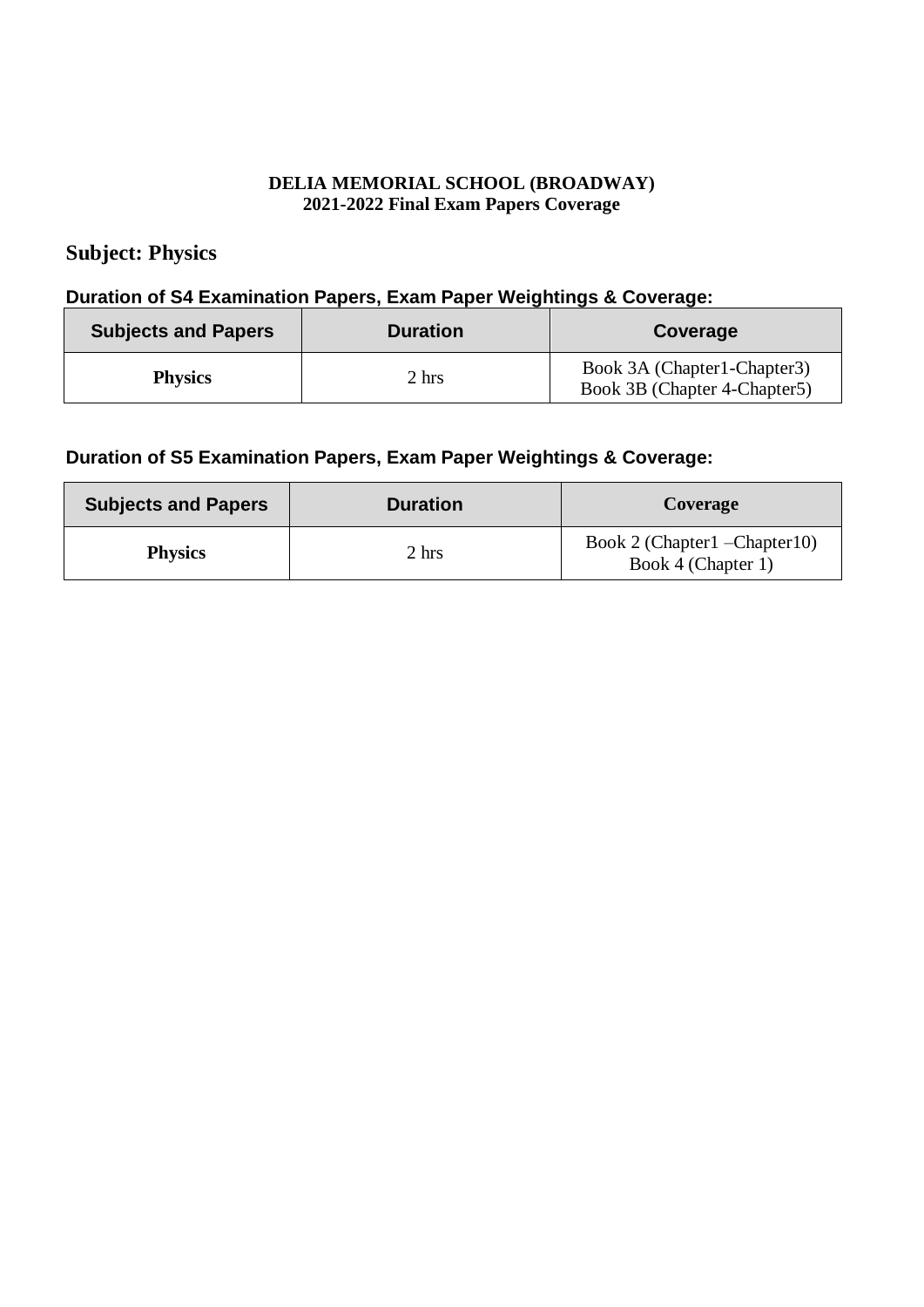## <span id="page-13-0"></span>**Subject: Economics, BAFS & BET**

### **Duration of S3 Examination Papers, Exam Paper Weightings & Coverage:**

| <b>Subjects and</b><br><b>Papers</b> | <b>Duration</b> | Coverage                                        |
|--------------------------------------|-----------------|-------------------------------------------------|
| BET                                  | hr              | Business & Tourism: Ch.1-6<br>Economics: Ch.1-3 |

### **Duration of S4 Examination Papers, Exam Paper Weightings & Coverage:**

| <b>Subjects and</b><br><b>Papers</b> | <b>Duration</b> | Coverage   |
|--------------------------------------|-----------------|------------|
| <b>Economics</b>                     | hr 15 mins      | $Ch.1 - 9$ |

### **Duration of S5 Examination Papers, Exam Paper Weightings & Coverage:**

| <b>Subjects and</b><br><b>Papers</b> | <b>Duration</b>     | Coverage    |
|--------------------------------------|---------------------|-------------|
| <b>Economics</b>                     | I: $1 \text{ hr}$   | $Ch.1 - 16$ |
|                                      | II: $2 \text{ hrs}$ |             |

### **Duration of S4 Examination Papers, Exam Paper Weightings & Coverage:**

| Subjects and<br><b>Papers</b> | <b>Duration</b>          | <b>Coverage</b> |
|-------------------------------|--------------------------|-----------------|
| <b>BAFS</b>                   | $\frac{1}{1}$ hr 15 mins | $Ch.1 - 10$     |

| <b>Subjects and</b><br><b>Papers</b> | <b>Duration</b>           | Coverage                         |
|--------------------------------------|---------------------------|----------------------------------|
| <b>BAFS</b>                          | I: 1 hr $15 \text{ mins}$ | BK1, BK 2, BK3, HRM, MM (Ch.1-2) |
|                                      | II: 1 hr                  |                                  |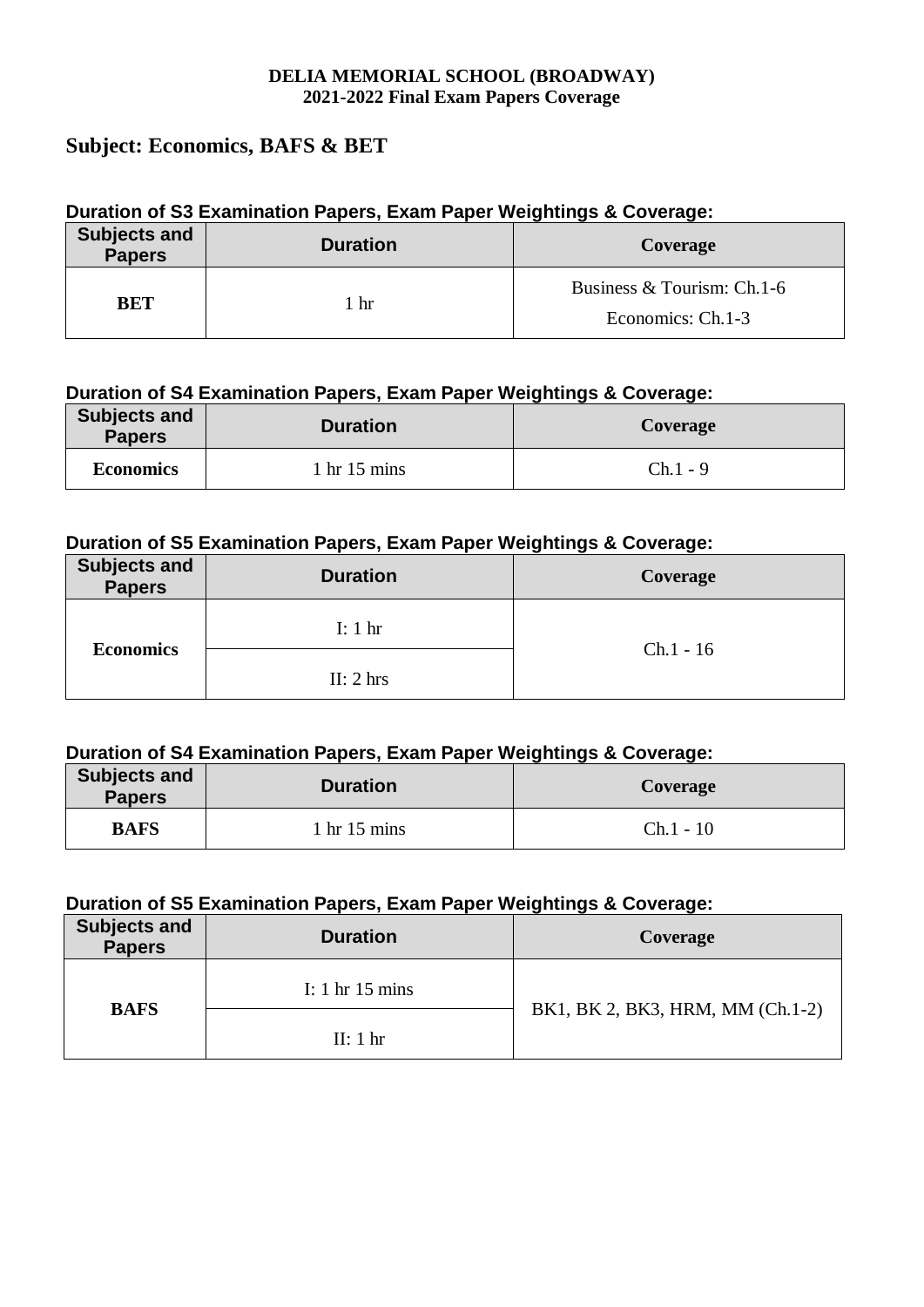## <span id="page-14-0"></span>**Subject: History**

### **Duration of S4 Examination Papers, Exam Paper Weightings & Coverage:**

| <b>Subjects and</b><br><b>Papers</b> | <b>Duration</b> | Coverage                                                                                                    |
|--------------------------------------|-----------------|-------------------------------------------------------------------------------------------------------------|
| <b>History</b>                       | 2 hrs           | Inter-War Period: The underlining and<br>immediate causes of the outbreak of<br><b>WWII</b><br>The Cold War |

| <b>Subjects and</b><br><b>Papers</b> | <b>Duration</b> | Coverage                                                                                                         |
|--------------------------------------|-----------------|------------------------------------------------------------------------------------------------------------------|
| <b>History</b>                       | 2 hrs           | From Late Qing Reform to<br>Nanjing Reform Programme.<br>1911 Revolution, Warlord Era<br>and May Fourth Movement |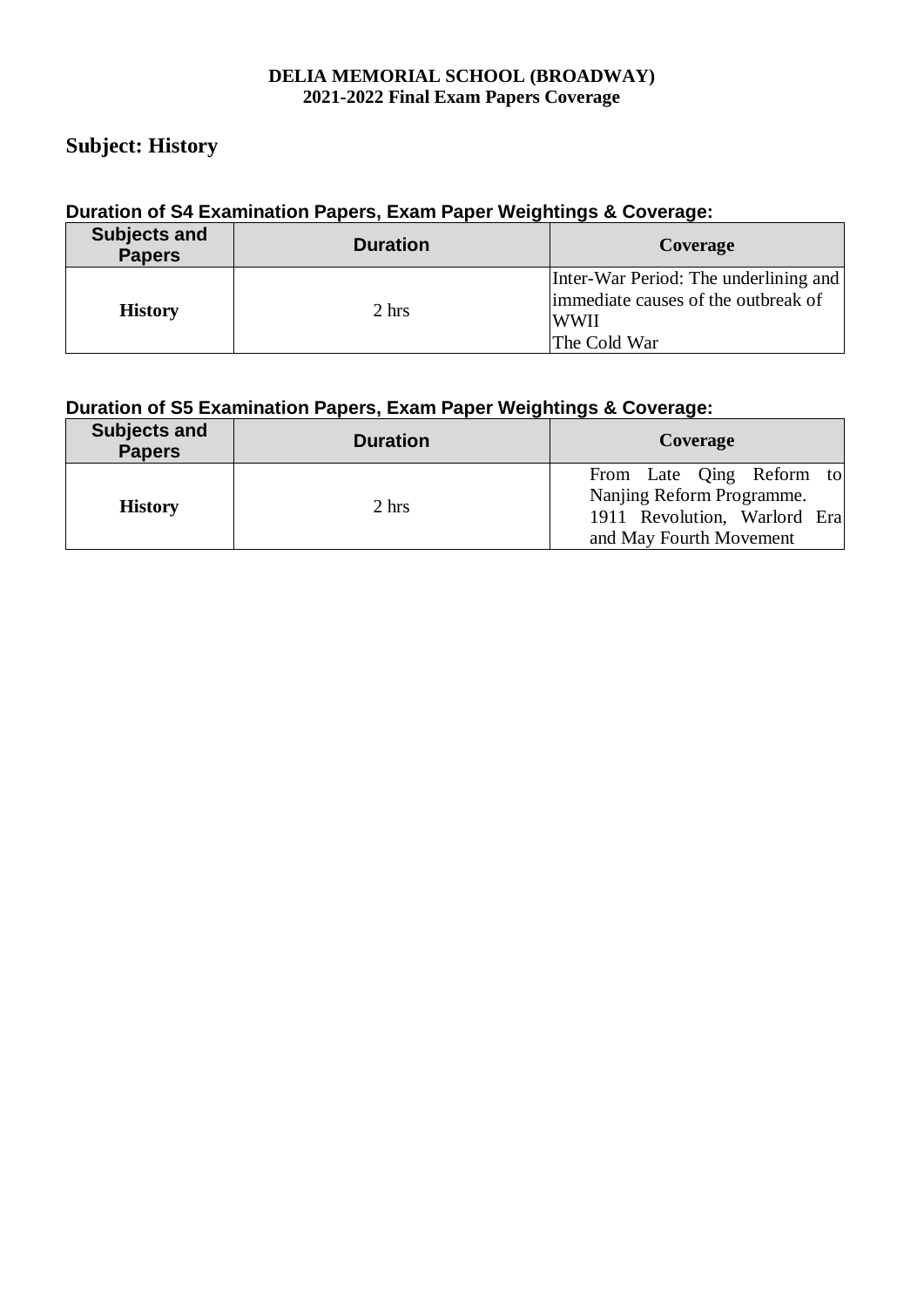## <span id="page-15-0"></span>**Subject: Science**

### **Duration of S1 Examination Papers, Exam Paper Weightings & Coverage:**

| <b>Subjects and Papers</b> | <b>Duration</b> | Coverage          |
|----------------------------|-----------------|-------------------|
| <b>Science</b>             | hr              | Unit $4 -$ Unit 6 |

### **Duration of S2 Examination Papers, Exam Paper Weightings & Coverage:**

| <b>Subjects and Papers</b> | <b>Duration</b> | Coverage                   |
|----------------------------|-----------------|----------------------------|
| <b>Science</b>             | hr              | Unit $9 -$ Unit $11.1 - 6$ |

| <b>Subjects and Papers</b> | <b>Duration</b> | Coverage   |
|----------------------------|-----------------|------------|
| <b>Science</b>             | hr              | Unit 13-14 |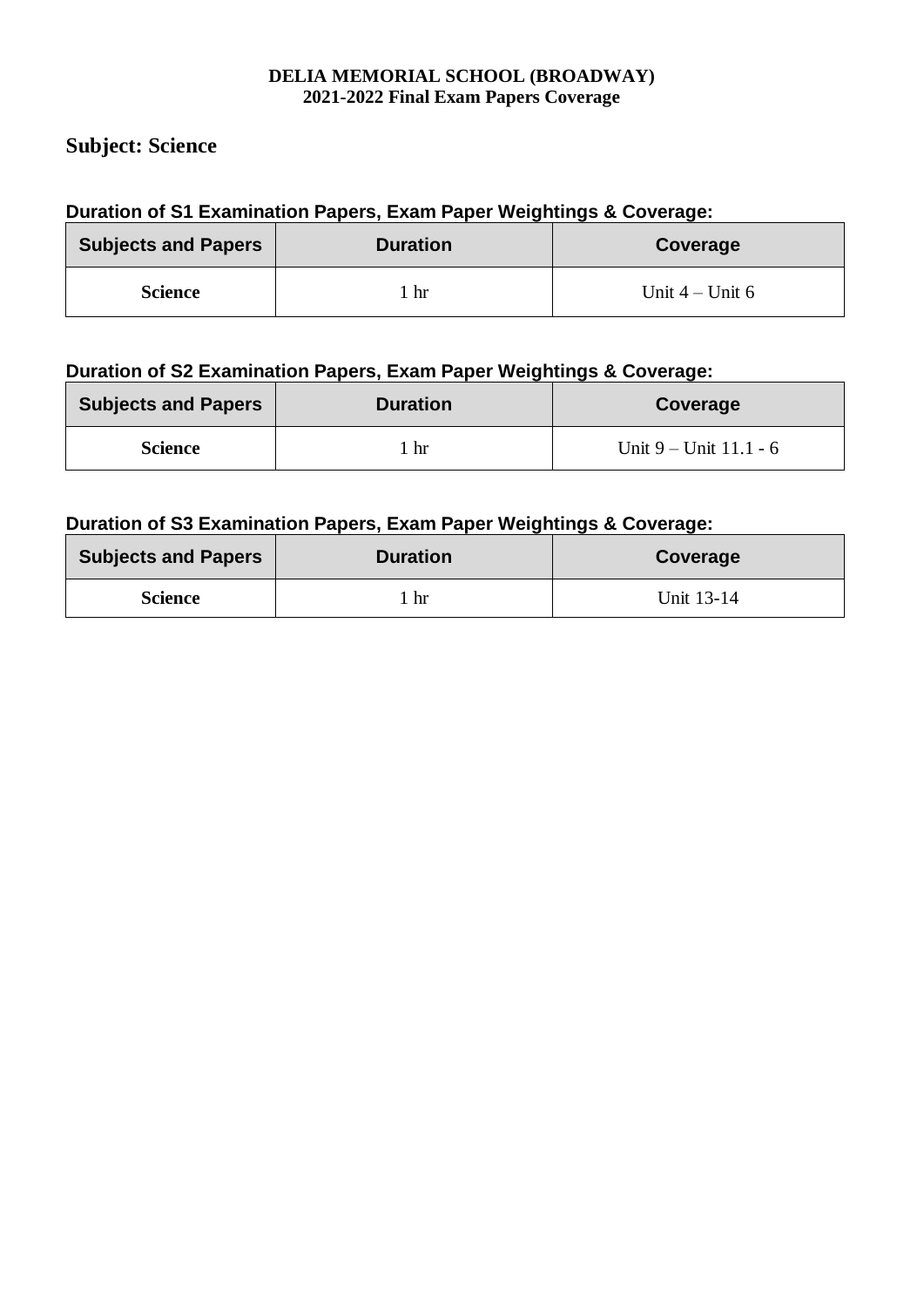# **Subject: Mathematics**

| <b>Subjects and Papers</b> | <b>Duration</b>                            | <b>Coverage</b>                                                                                                                                                                                                                                                                                                                                                                                                                                                                                                                                                                                                   |
|----------------------------|--------------------------------------------|-------------------------------------------------------------------------------------------------------------------------------------------------------------------------------------------------------------------------------------------------------------------------------------------------------------------------------------------------------------------------------------------------------------------------------------------------------------------------------------------------------------------------------------------------------------------------------------------------------------------|
| <b>Mathematics</b>         | I: $1 \text{ hr}$<br>II: $40 \text{ mins}$ | 1A Ch.1 – Basic Computation<br>(Topics $1.1 - 1.4$ )<br>1A Ch.2 – Directed Numbers<br>(Topics $2.1 - 2.3$ )<br>1A Ch.3 - Algebraic Expressions<br>(Topics $3.1 - 3.3$ )<br>1A Ch.4 – Linear Equations in One Unknown (I)<br>(Topics $4.1 - 4.2$ )<br>1A Ch.5 – Areas and Volumes (I)<br>(Topics $5.1 - 5.3$ )<br>1A Ch.6 – Manipulations of Polynomials<br>(Topics $6.1 - 6.3$ )<br>1A Ch.7 – Linear Equations in One Unknown (II)<br>(Topics $7.1 - 7.2$ )<br>1B Ch.11 – Angles Related to Straight Lines and<br>Triangles<br>(Topics $11.1 - 11.3$ )<br>1B Ch.13 – Numerical Estimation<br>(Topics 13.1 – 13.2) |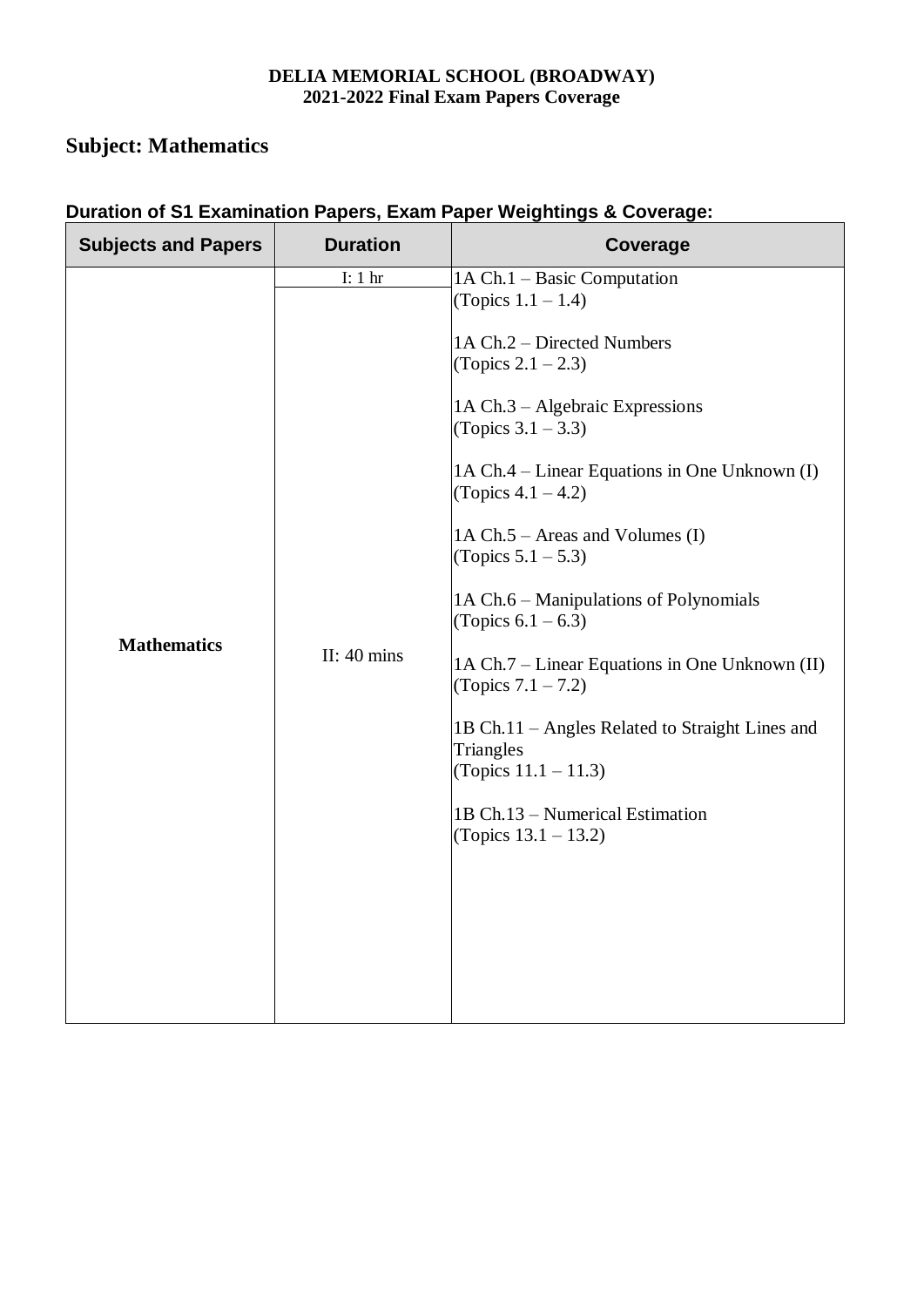| I: 1 hr<br>$1B Ch.9 - Percentage(SI)$<br>(Topics $9.1 - 9.5$ )<br>1B Ch.10 - Introduction to Coordinates<br>(Topic 10.4)<br>1B Ch.13 - Numerical Estimation<br>(Topic 13.2)<br>1B Ch.14 – Rate, Ratio and Proportion<br>(Topics $14.1 - 14.4$ )<br>(Topics $2.1 - 2.3$ )<br>$2A Ch.3 - Identities$<br>(Topics $3.1 - 3.3$ )<br>2A Ch.4 – Factorization of Polynomials<br>(Topics $4.1 - 4.2$ )<br><b>Mathematics</b><br>II: $40 \text{ mins}$<br>2A Ch.5 – Algebraic Fractions and Formulas<br>(Topics $5.1 - 5.3$ )<br>2B Ch.9 – Linear Equations in Two Unknowns<br>(Topics $9.1 - 9.3$ )<br>2B Ch.10 – Pythagoras' Theorem and Irrational<br><b>Numbers</b><br>(Topics $10.1 - 10.2$ )<br>2B Ch.12 – Introduction to Trigonometry<br>(Topics $12.1 - 12.2$ ) | <b>Subjects and Papers</b> | <b>Duration</b> | Coverage                                           |
|-----------------------------------------------------------------------------------------------------------------------------------------------------------------------------------------------------------------------------------------------------------------------------------------------------------------------------------------------------------------------------------------------------------------------------------------------------------------------------------------------------------------------------------------------------------------------------------------------------------------------------------------------------------------------------------------------------------------------------------------------------------------|----------------------------|-----------------|----------------------------------------------------|
|                                                                                                                                                                                                                                                                                                                                                                                                                                                                                                                                                                                                                                                                                                                                                                 |                            |                 | 2A Ch.2 – Angles Related to Triangles and Polygons |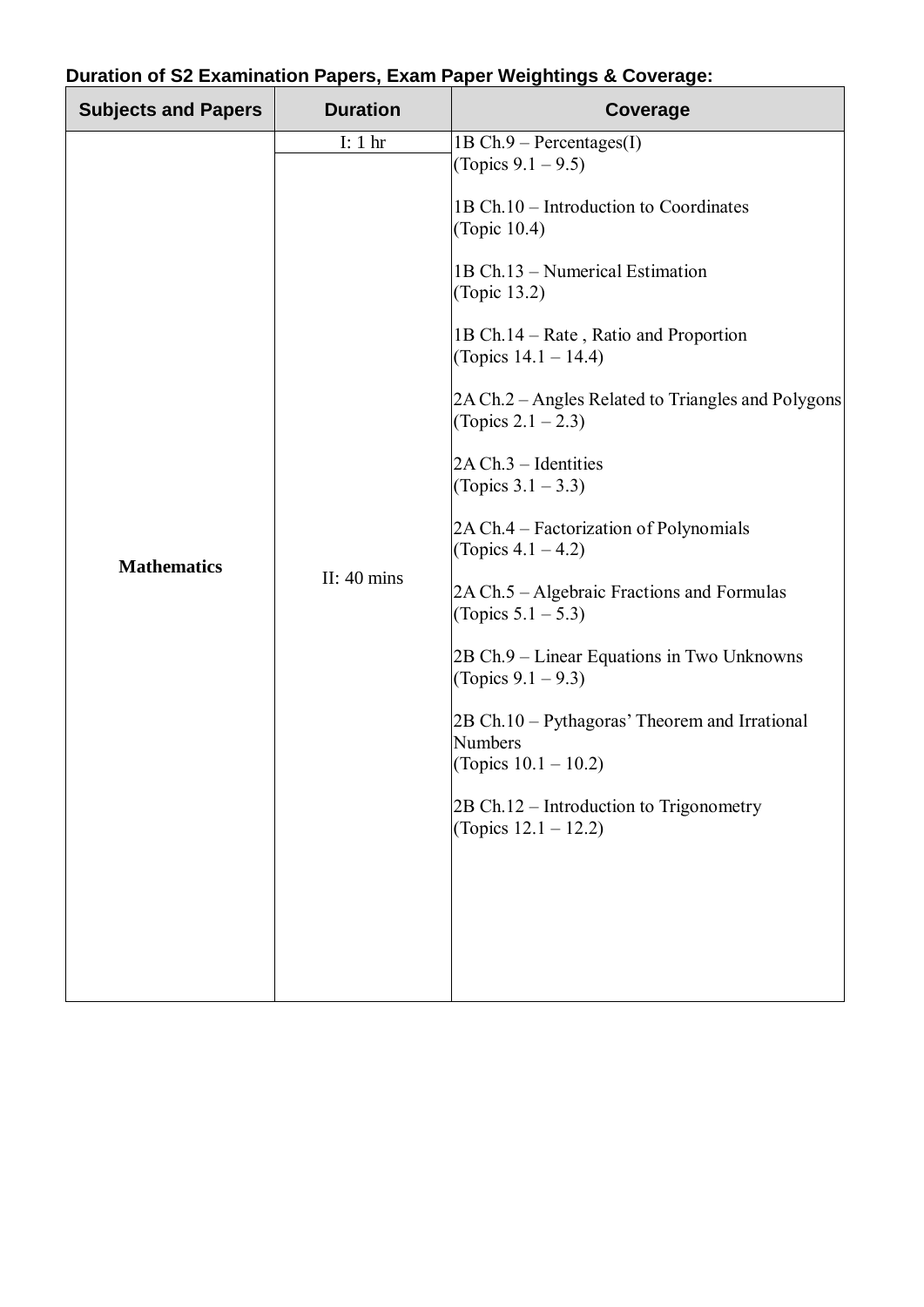| <b>Subjects and Papers</b> | <b>Duration</b>                                            | $\alpha$ aration or os Examination i apors, Exam i apor froightings & Oofcrago.<br>Coverage                                                                                                                                                                                                                                                                                                                                                                                                                                                                                                                                                                                                                                                                                                                                                                                                    |
|----------------------------|------------------------------------------------------------|------------------------------------------------------------------------------------------------------------------------------------------------------------------------------------------------------------------------------------------------------------------------------------------------------------------------------------------------------------------------------------------------------------------------------------------------------------------------------------------------------------------------------------------------------------------------------------------------------------------------------------------------------------------------------------------------------------------------------------------------------------------------------------------------------------------------------------------------------------------------------------------------|
| <b>Mathematics</b>         | I: $1 \text{ hr} 15 \text{ mins}$<br>II: $40 \text{ mins}$ | 2B Ch.7 - Linear Equations in Two Unknowns<br>(Topics $7.1 - 7.4$ )<br>$2B Ch.8 - Laws$ of Integral Indices<br>(Topics $8.1 - 8.3$ )<br>$2B Ch.11 - \text{Areas}$ and Volumes (II)<br>(Topics $11.1 - 11.3$ )<br>3A Ch.1 – More about Factorization of Polynomials<br>(Topic $1.1$ )<br>3A Ch.2 – Linear Inequalities in One Unknown<br>(Topics $2.1 - 2.3$ )<br>$3A Ch.3$ – Percentages (II)<br>(Topics $3.1 - 3.3$ )<br>3B Ch.7 – Areas and Volumes (III)<br>(Topics $7.1 - 7.4$ )<br>3B Ch.8 – Coordinate Geometry of Straight Lines<br>(Topics $8.1 - 8.4$ A)<br>3B Ch.11 – Measures of Central Tendency<br>$(11.1 - 11.4, 11.8)$<br><b>DSE Mathematics Survival Kit for Getting Level</b><br>$\overline{2}$<br>Topic $1$ – Laws of Integral Indices<br>Topic 2 – Algebraic Fractions and Formulas<br>Topic 3 - Identities and Factorization<br>Topic 4 – Linear Equations in Two Unknowns |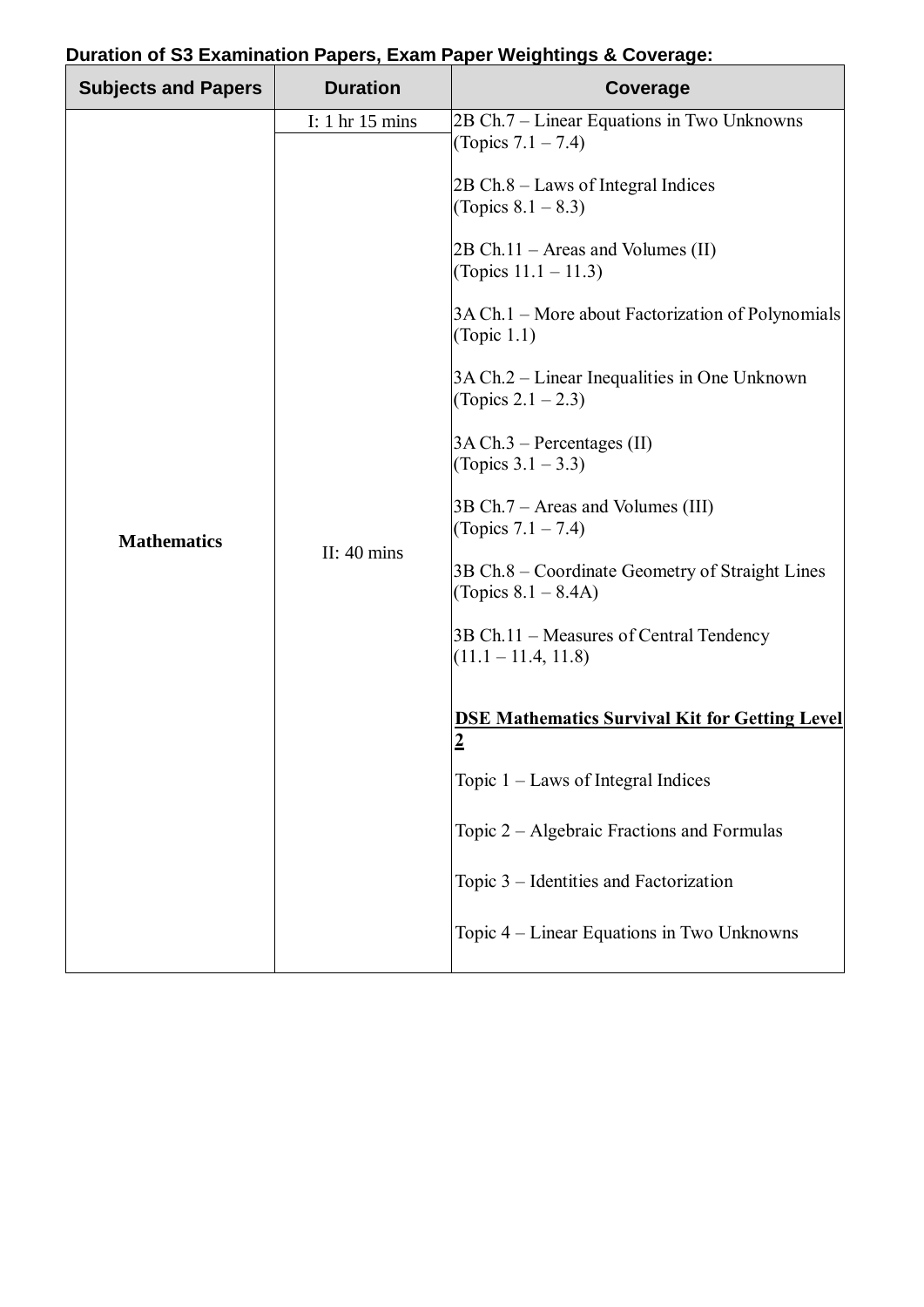| <b>Subjects and Papers</b> | <b>Duration</b>                   | Puration of Examination rapers, Exam raper weightings & Ooverage.<br>Coverage |
|----------------------------|-----------------------------------|-------------------------------------------------------------------------------|
|                            | I: $1 \text{ hr} 30 \text{ mins}$ | 4A Ch.1 - Quadratic Equations in One Unknown (I)<br>(Topics $1.1 - 1.5$ )     |
|                            |                                   | $4A Ch.2 - Quadratic Equations in One Unknown (II)$<br>(Topics $2.1 - 2.2$ )  |
|                            |                                   | $4A Ch.3$ – Functions and Graphs<br>(Topics $3.1 - 3.4$ A)                    |
|                            |                                   | 4A Ch.4 – Equations of Straight Lines<br>(Topics $4.1 - 4.3$ )                |
|                            |                                   | 4A Ch.5 - More about Polynomials<br>(Topics $5.1 - 5.4$ )                     |
|                            |                                   | $4B Ch.6 - Exponential Functions$<br>(Topics $6.1 - 6.2$ )                    |
|                            |                                   | 4B Ch.9 - Variations<br>(Topics $9.1 - 9.5$ )                                 |
| <b>Mathematics</b>         | II: $1hr$                         | <b>DSE Mathematics Survival Kit for Getting Level</b><br>$\overline{2}$       |
|                            |                                   | Topic $1$ – Laws of Integral Indices                                          |
|                            |                                   | Topic $2 -$ Algebraic Fractions and Formulas                                  |
|                            |                                   | Topic 3 – Identities and Factorization                                        |
|                            |                                   | Topic 4 – Linear Equations in Two Unknowns                                    |
|                            |                                   |                                                                               |
|                            |                                   |                                                                               |
|                            |                                   |                                                                               |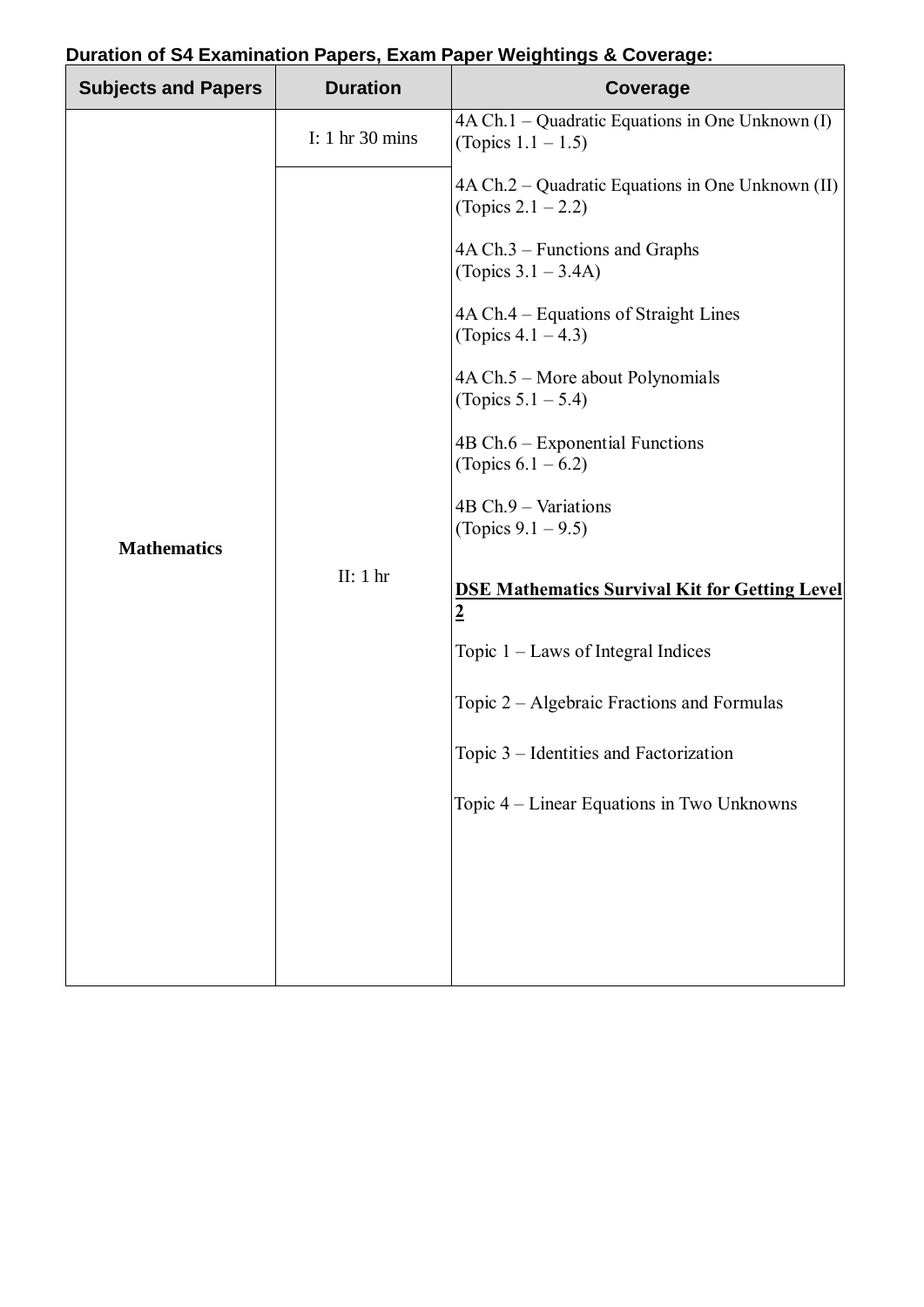| 4B Ch.7 - Logarithmic Functions<br>I: $2 \text{ hrs} 15 \text{ mins}$<br>(Topic 7.1)<br>$4B Ch.10 - More about Trigonometry$<br>(Topics $10.1 - 10.6$ )<br>5A Ch.1 – Basic Properties of Circles<br>(Topics $1.1 - 1.5$ )<br>5A Ch.2 – Tangents to Circles<br>(Topics $2.1 - 2.3$ )<br>$5A Ch.3$ – Inequalities<br>(Topics 3.1, 3.2 & 3.4)<br>5A Ch.5 – Applications of Trigonometry in 2-<br>dimensional problems<br>(Topics $5.1 - 5.4$ )<br>5B Ch.7 – Equations of Circles<br>(Topics $7.1 - 7.2$ )<br>5B Ch.9 – Measures of Dispersion<br><b>Mathematics</b><br>(Topics $9.0.1 - 9.0.2$ , $9.1 - 9.6$ A)<br>II: $1 \text{ hr} 15 \text{ mins}$<br><b>DSE Mathematics Survival Kit for Getting</b><br><b>Level 2</b><br>Topic $1$ – Laws of Integral Indices<br>Topic 2 – Algebraic Fractions and Formulas<br>Topic 3 - Identities and Factorization<br>Topic 4 – Linear Equations in Two Unknowns<br>Topic $5$ – Percentages<br>Topic $6$ – Linear Inequalities<br>Topic 7 – More about Polynomials<br>Topic $8 - Variations$ | <b>Subjects and Papers</b> | <b>Duration</b> | Coverage |
|-----------------------------------------------------------------------------------------------------------------------------------------------------------------------------------------------------------------------------------------------------------------------------------------------------------------------------------------------------------------------------------------------------------------------------------------------------------------------------------------------------------------------------------------------------------------------------------------------------------------------------------------------------------------------------------------------------------------------------------------------------------------------------------------------------------------------------------------------------------------------------------------------------------------------------------------------------------------------------------------------------------------------------------|----------------------------|-----------------|----------|
|                                                                                                                                                                                                                                                                                                                                                                                                                                                                                                                                                                                                                                                                                                                                                                                                                                                                                                                                                                                                                                   |                            |                 |          |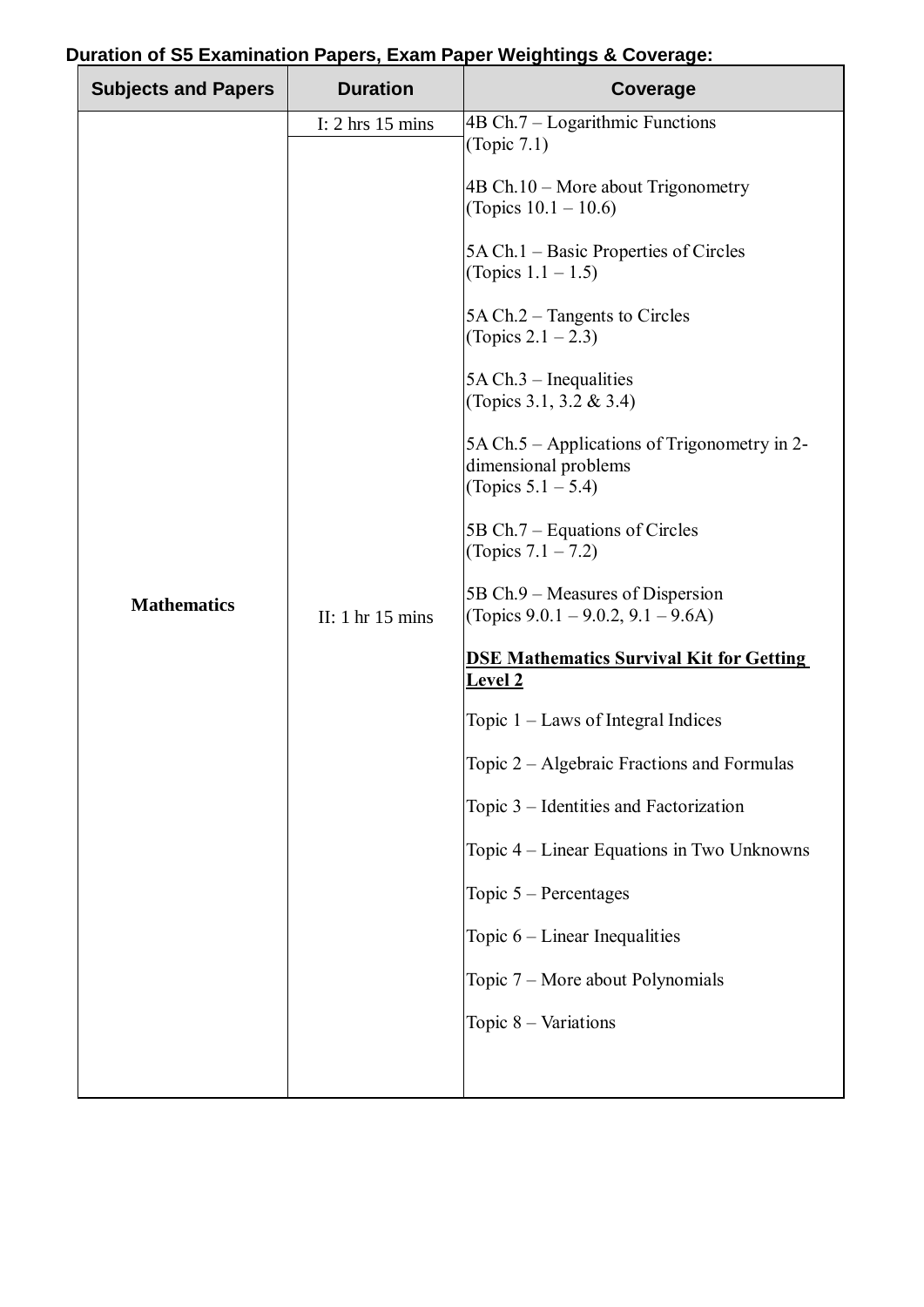## <span id="page-21-0"></span>**Subject: Tourism and Hospitality Studies**

# **Subjects and Papers Duration Coverage THS** 1 hr 45 mins 3 textbooks: Intro to Tourism 1 & 2,

Destination Geography

| Duration of S4 Examination Papers, Exam Paper Weightings & Coverage: |  |  |
|----------------------------------------------------------------------|--|--|
|                                                                      |  |  |

| Duration of S5 Examination Papers, Exam Paper Weightings & Coverage: |  |
|----------------------------------------------------------------------|--|

| <b>Subjects and</b><br><b>Papers</b> | <b>Duration</b>                                                 | Coverage                                                                                                                                                                                                                                           |
|--------------------------------------|-----------------------------------------------------------------|----------------------------------------------------------------------------------------------------------------------------------------------------------------------------------------------------------------------------------------------------|
| <b>THS</b>                           | I: 1 hr $30 \text{ mins}$<br>II: $1 \text{ hr} 15 \text{ mins}$ | MCQ: Intro to Tourism $1 \& 2$ ,<br>Destination Geography, Intro to<br>Hospitality $1 & 2$<br>Short Questions: Intro to Hospitality 1<br>x <sub>2</sub><br>Essay: Intro to Hospitality 1 & 2, Intro<br>to Tourism 1 & 2, Destination<br>Geography, |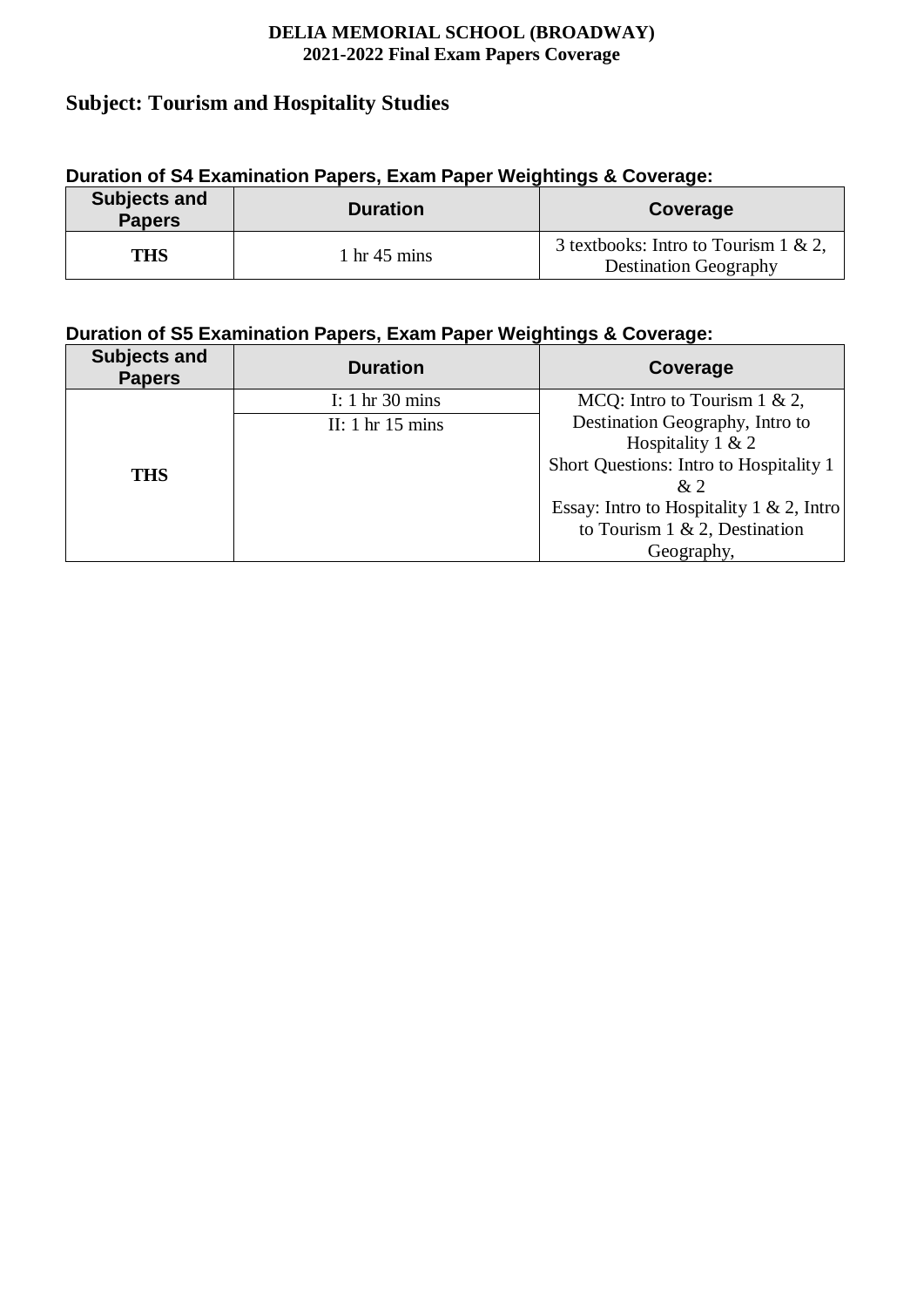# <span id="page-22-0"></span>**Subject: Visual Arts**

# **Duration of S4 Examination Papers, Exam Paper Weightings & Coverage:**

| <b>Subjects and Papers</b> | <b>Duration</b>                     | Coverage                                                                                   |
|----------------------------|-------------------------------------|--------------------------------------------------------------------------------------------|
| Visual Arts                | $4 \text{ hrs}$ (written + artwork) | Contemporary arts,<br>Impressionism,<br>Post-impressionism, Cubism,<br>Surrealism, Fauvism |

| <b>Subjects and Papers</b> | <b>Duration</b>                     | Coverage                                              |
|----------------------------|-------------------------------------|-------------------------------------------------------|
| Visual Arts                | $4 \text{ hrs}$ (written + artwork) | Poster, furniture, packaging,<br>product, logo design |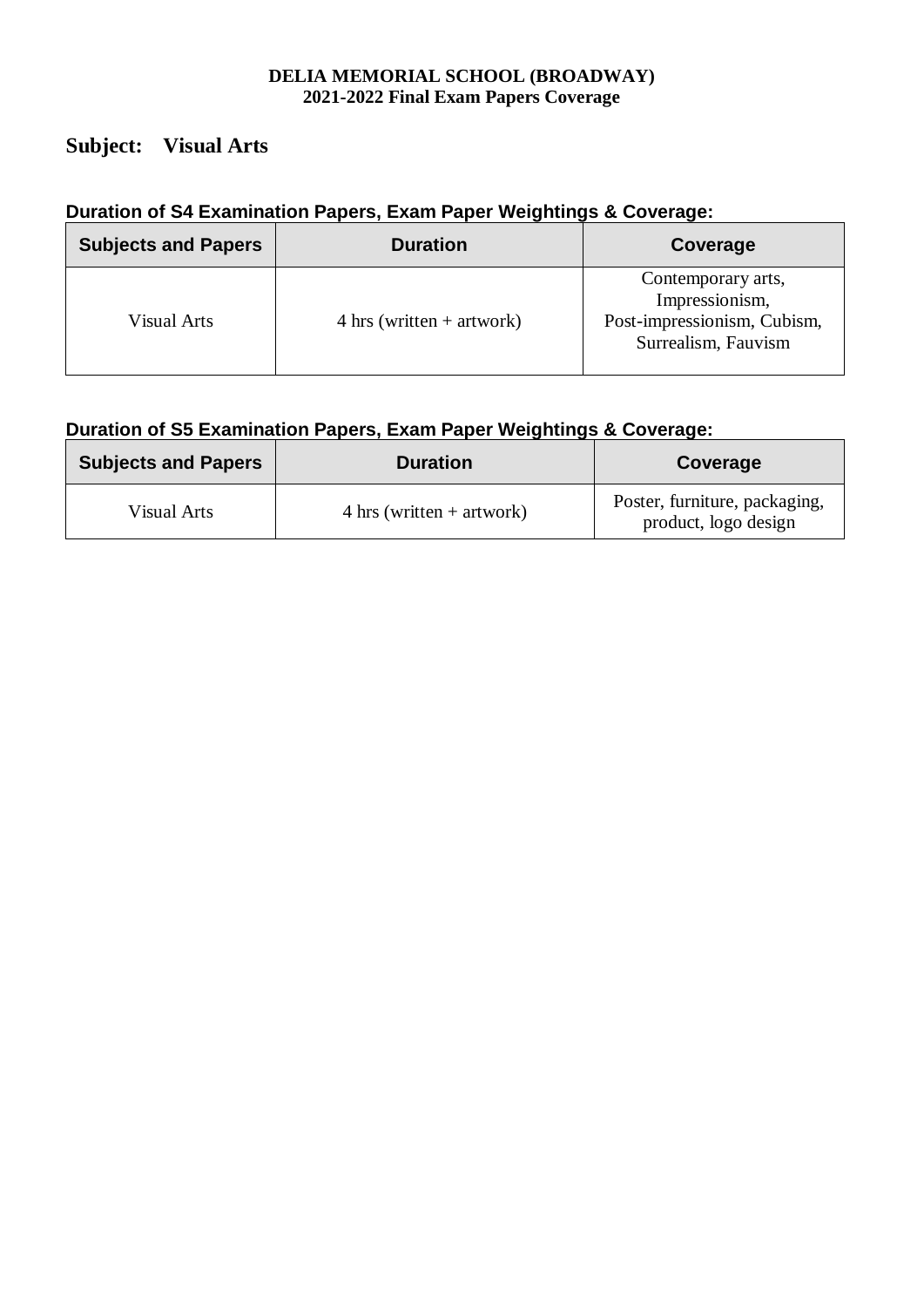## **Subject: IH, CSD & LS**

#### **Duration of S1 Examination Papers, Exam Paper Weightings & Coverage:**

| <b>Subjects and</b><br><b>Papers</b> | <b>Duration</b> | Coverage                          |
|--------------------------------------|-----------------|-----------------------------------|
|                                      |                 | Geography Unit 1.1-1.4, 1.6-1.7   |
| ΙH                                   | 1 hr            | Economic Performance of Hong Kong |
|                                      |                 | Labour Market of Hong Kong        |

#### **Duration of S2 Examination Papers, Exam Paper Weightings & Coverage:**

| <b>Subjects and</b><br><b>Papers</b> | <b>Duration</b>                | Coverage                                                               |
|--------------------------------------|--------------------------------|------------------------------------------------------------------------|
| IH                                   | $1 \text{ hr} 15 \text{ mins}$ | Geography 11.3-11.5, Public Finance,<br>Rising China, Economy of China |

#### **Duration of S3 Examination Papers, Exam Paper Weightings & Coverage:**

| <b>Subjects and</b><br><b>Papers</b> | <b>Duration</b>                | Coverage                                                           |
|--------------------------------------|--------------------------------|--------------------------------------------------------------------|
| IH                                   | $1 \text{ hr} 15 \text{ mins}$ | WWII, Geography, Global<br>socio-political system: "Global<br>Citv |

#### **Duration of S4 Examination Papers, Exam Paper Weightings & Coverage:**

| <b>Subjects and</b><br><b>Papers</b> | <b>Duration</b> | Coverage                               |
|--------------------------------------|-----------------|----------------------------------------|
| CSD                                  | 80 mins         | Theme 1<br>(Topics learned in 2021-22) |

| <b>Subjects and</b><br><b>Papers</b> | <b>Duration</b>                    | Coverage                     |
|--------------------------------------|------------------------------------|------------------------------|
| LS                                   | I: $2 \text{ hrs}$                 | All modules learned (M6, M2, |
|                                      | II: $1 \text{ hr} 15 \text{ mins}$ | M5 & M3                      |